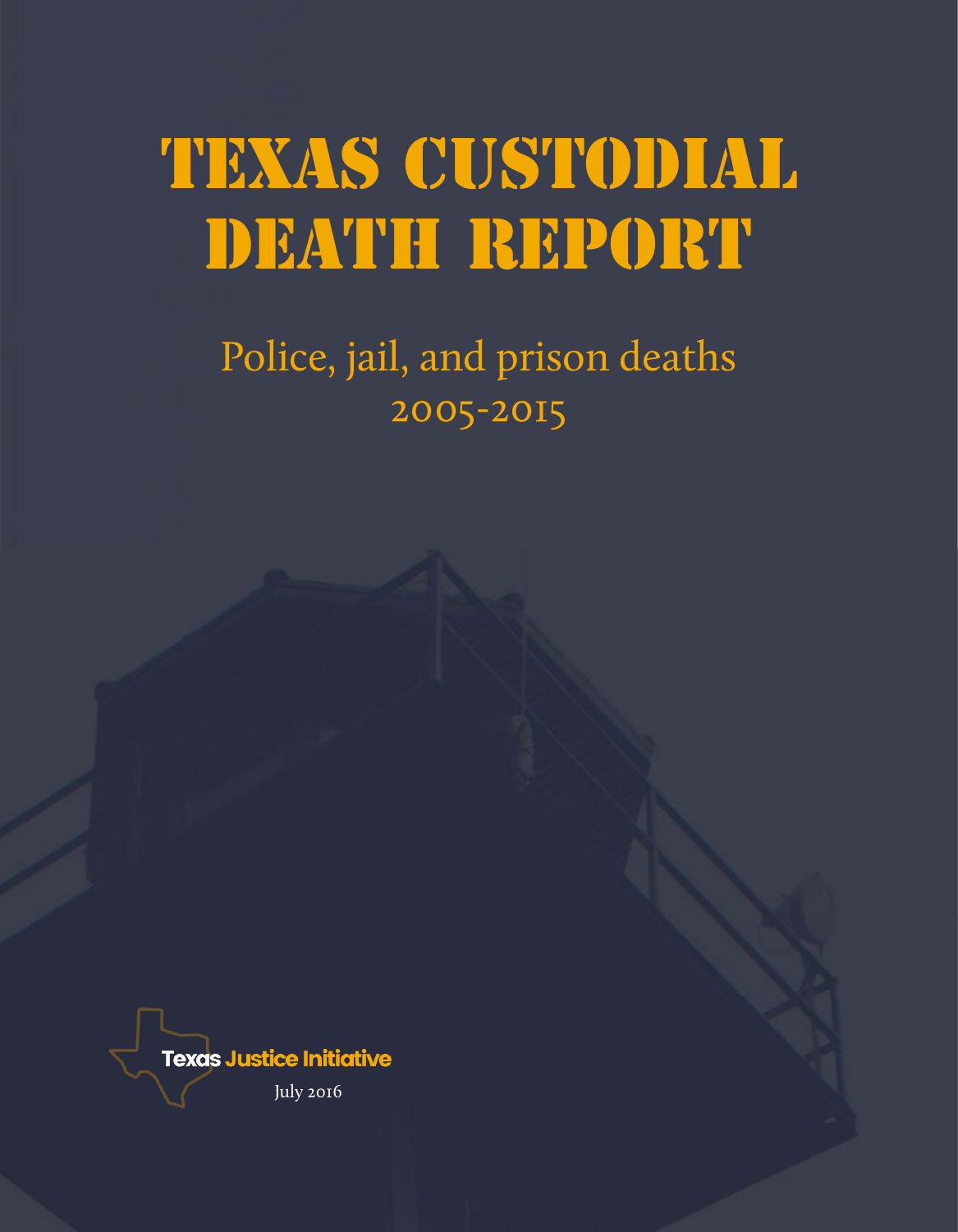#### ACKNOWLEDGMENTS

This report was written and researched by Amanda Woog, JD, postdoctoral legal fellow at the Institute for Urban Policy Research and Analysis (IUPRA) at the University of Texas at Austin and project director of the Texas Justice Initiative. Production assistance was provided by Samantha White-Wilson, multimedia communications specialist at IUPRA, and research assistance was provided by Roderick Taylor, student assistant at IUPRA. Thanks to Scott Henson, Amanda Marzullo, and Robert Pinkard, who provided critical feedback and assistance with the publication of this report and www.TexasJusticeInitiative.org, and Dr. Shetal Vohra-Gupta, associate director of IUPRA and Dr. Kevin Cokley, director of IUPRA, for their encouragement and support in the conception and launch of this project. We are also grateful to the Rapoport Center for Human Rights and Justice at the University of Texas School of Law and the France-Merrick Foundation for recognizing the value of this project and their contributions to its creation. Finally, many thanks to Professor Michele Deitch, senior lecturer at the Lyndon B. Johnson School of Public Affairs and the University of Texas School of Law; Dr. Kali Gross, professor of African American Studies at Wesleyan University; and Professor Jennifer Laurin, professor of law at the University of Texas School of Law, for their advice, feedback, candor, and support.

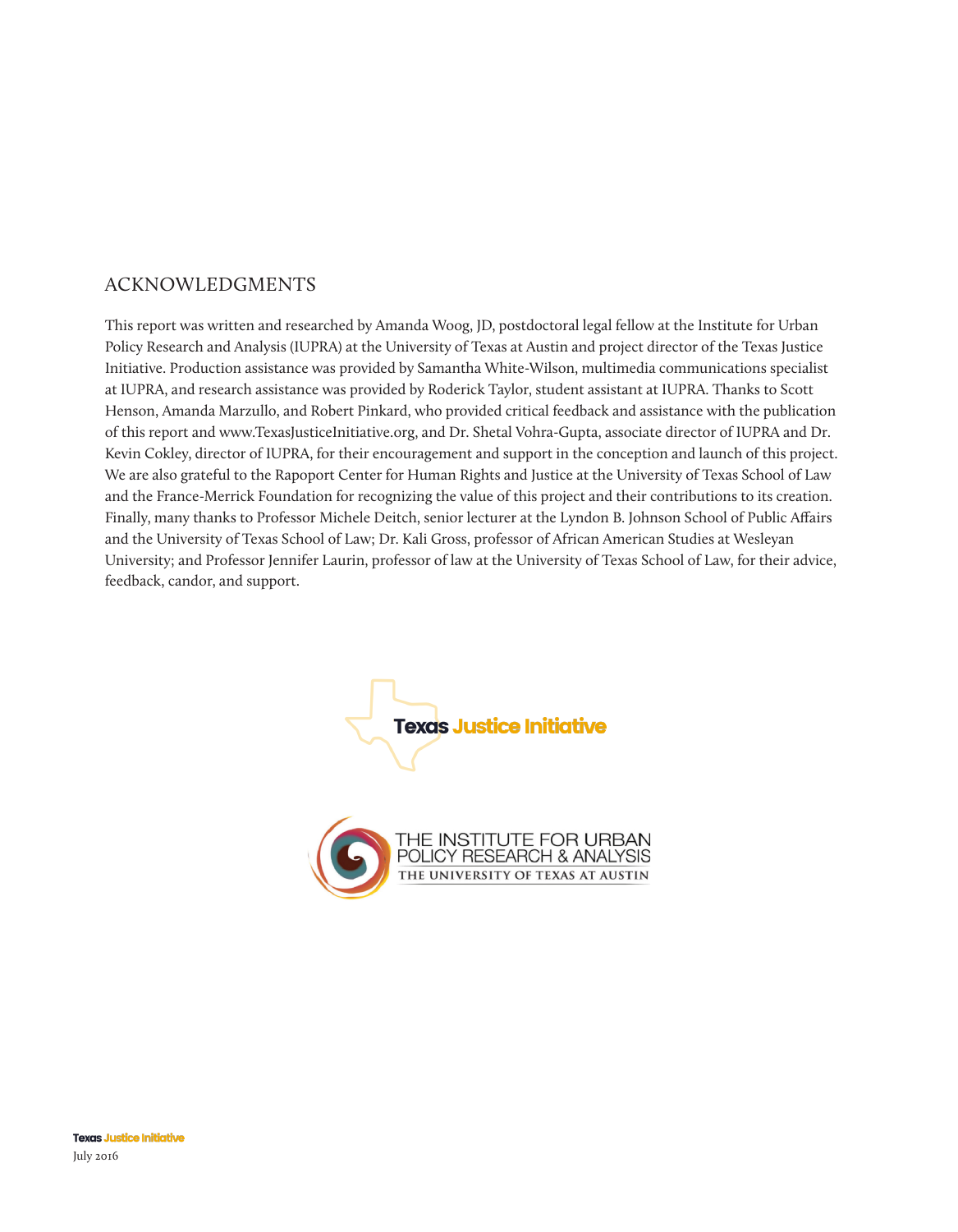#### TABLE OF CONTENTS

| Table 3. Deaths in police encounters by age, race/ethnicity, and gender 16            |
|---------------------------------------------------------------------------------------|
|                                                                                       |
|                                                                                       |
|                                                                                       |
| Table 7. Deaths in police encounters by cause of death, race/ethnicity, and gender 18 |
| Table 8. Deaths in jails by cause of death, race/ethnicity, and gender  18            |
| Table 9. Deaths in prisons by cause of death, race/ethnicity, and gender 19           |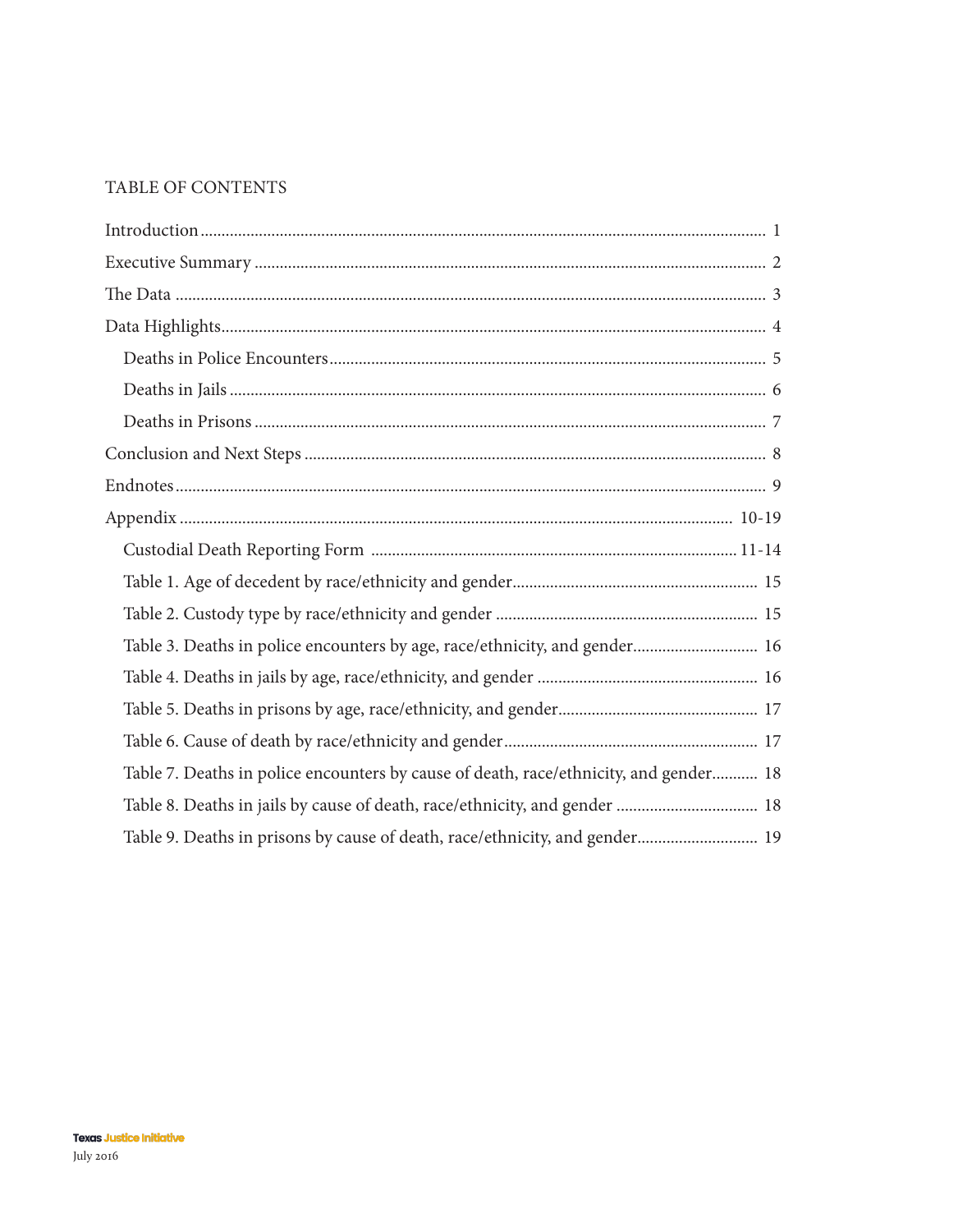# TEXAS CUSTODIAL DEATH REPORT

Police, jail, and prison deaths 2005-2015

#### INTRODUCTION

From 2005 to 2015, Texas executed 195 people for capital crimes.<sup>1</sup> Every time the state executes a condemned person media cover the execution extensively. Accounts include details about the person's last meal,<sup>2</sup> final words,<sup>3</sup> and number of minutes between the administration of the lethal injection and death.4

Also from 2005 to 2015, a reported 6,913 people died in the custody of law enforcement and other state officials in Texas.5 These deaths occurred in local jail cells,<sup>6</sup> in the backs of police cars,<sup>7</sup> and on prison sidewalks.<sup>8</sup> More than 1,900 of the people who died (28%) had not been convicted of, or in many cases, even charged with a crime. Despite recent growing interest in counting and reporting on custodial and police-involved deaths, most of the nearly 7,000 people who died have never had their stories told, and aggregate data regarding the manner and locations of their deaths have not been widely available. Unlike state-sanctioned executions, which occur on a set schedule and venue and are painstakingly documented, these extra-judicial deaths in custody are diffuse. They occur at every point and phase of our criminal justice system, in a manner that remains largely untracked and unexamined.

This is where the Texas Justice Initiative (TJI) seeks to

make an impact. TJI, a project of the Institute for Urban Policy Research and Analysis at the University of Texas at Austin, launched an online interactive database at **www.TexasJusticeInitiative.org** of custodial deaths reported in Texas from 2005 through 2015. The database's filtering options allow visitors to approach the data with their own questions, such as the extent to which black people are overrepresented in deaths in police interactions, or how causes of death vary by type of jail. The website is a starting point and tool for anyone interested in learning more about or contributing to the conversations around some of the most pressing problems of our times: the human toll and disparate impacts of mass incarceration and policing.

TJI's goals are to bring attention to the hundreds of people who die yearly in Texas's criminal justice system; to provide a resource for researchers, policymakers, and community members to interrogate the system which results in so many casualties; and ultimately to reduce the number of deaths. In the next phase of this project, we will gather additional information on these deaths and the lives of the people who died from news reports and other public sources, family members, and loved ones. We welcome feedback, comments, and collaboration.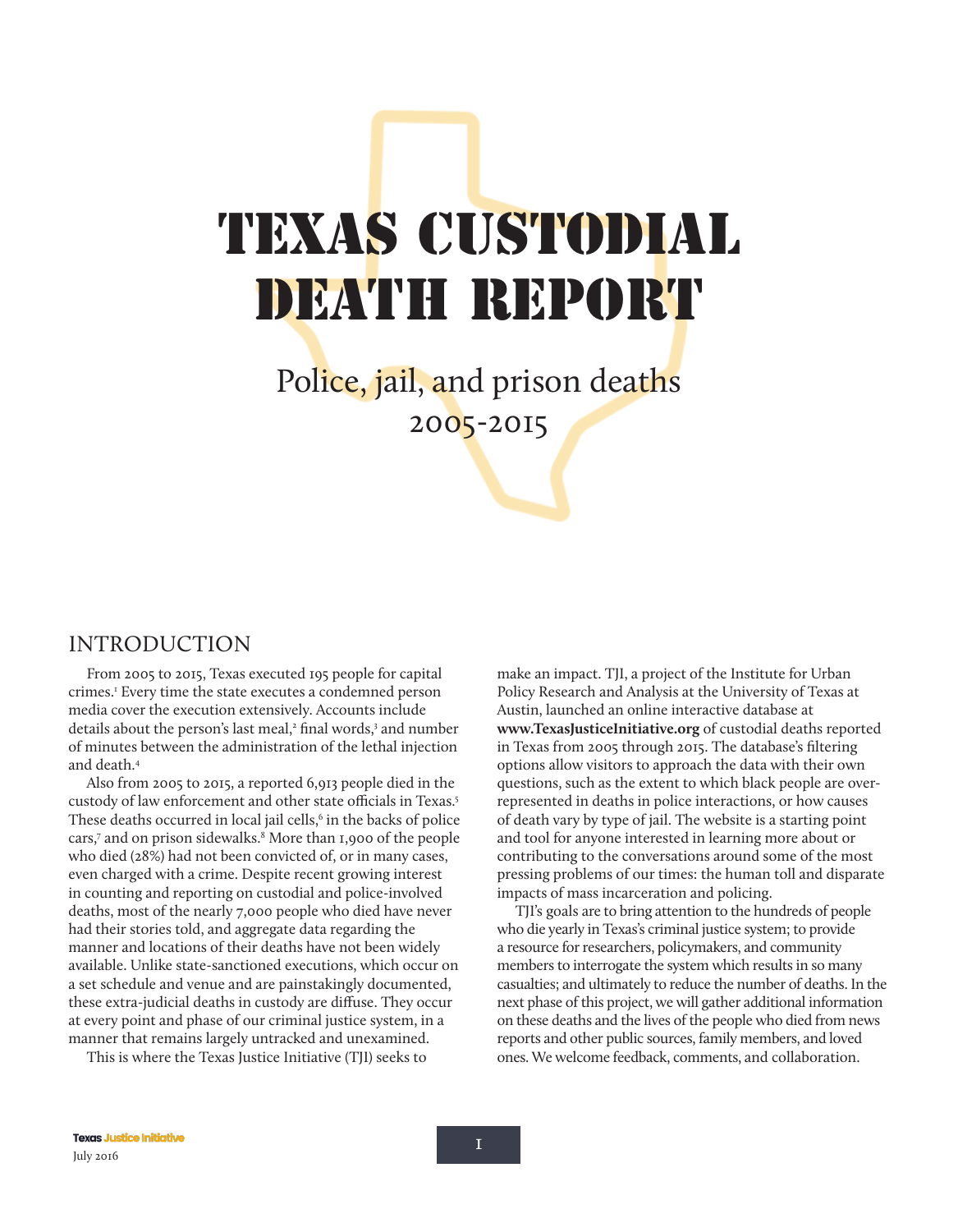#### EXECUTIVE SUMMARY

This report provides an introduction to the data – where it came from, and what it can tell us – and also gives readers a high-level view of what we've seen so far and some notable data points. Together with the TJI website, it provides initial observations about who is dying in the Texas criminal justice system and how they are dying. Some observations include:

- The racial disparities we see in Texas's criminal justice system generally translate into racial disparities in custodial mortality. For example, while **black people made up 12% of the state's population in 2010**, they comprised 36% of the incarcerated population in Texas in 2005-2014, and **accounted for 30% of the deaths in custody in 2005-2015**. 9
- When excluding natural causes, cause of death varied widely by demographic.
	- $\rightarrow$  Justifiable homicide was the leading cause of nonnatural deaths for black and Latino males. Justifiable homicide accounted for 30% of black male nonnatural deaths and 34% of Latino male non-natural deaths, as compared to 24% of white male nonnatural deaths.
	- $\rightarrow$  Suicide was the leading cause of non-natural deaths for both white men and white women. Suicides accounted for 47% of white male non-natural deaths and 49% of white female non-natural deaths, as

compared to 31% of non-natural deaths for males and females of other races/ethnicities.

- Alcohol/drug intoxication was the leading cause of non-natural deaths for black and Latina women. Alcohol/drug intoxication accounted for 37% of black female non-natural deaths and 32% of Latina female non-natural deaths, as compared to 12-17% of non-natural deaths for both males and females of other races/ethnicities.
- Current pre-trial and bail practices keep tens of thousands of people in Texas jails without conviction of a crime.10 As a result, **76% of the people who died in jail had not been convicted of a crime**, with 16% of those people having not even been charged.
- Pre-booking deaths reported by law enforcement have been on the rise since 2005, having more than doubled from the fewest reported deaths in 2006 (74) to the most reported deaths in 2015 (152).
- Close to half of the people who died in prisons (48%) had been in custody for less than five years.
- **• Forty-one percent of people who died in jails were reported to have appeared intoxicated, exhibited mental health problems, or exhibited medical problems** upon entry into the facility.

#### **The reporting requirement**

Under Texas Code of Criminal Procedure Article 49.18, if a person dies in police, jail, or prison custody, or as the result of a peace officer's use of force, the person in charge of the custodial institution (i.e. the sheriff or the director of the facility) must file a custodial death report within 30 days of the death. The report is four pages long and includes information such as the name of the facility; the name, age, and race/ethnicity of the person who died; and where and how the death occurred. The person completing the form must also attach a summary of how the death occurred. $<sup>\pi</sup>$ </sup>

The reporting requirement is backed by a criminal penalty for failure to report. Under section 39.05 of the Texas Penal Code, "Failure to Report Death of a Prisoner" is a Class B misdemeanor. However, enforcement of the law depends on local law enforcement pursuing charges against local law enforcement or prison officials. We did not find a single prosecution under this section of the Penal Code.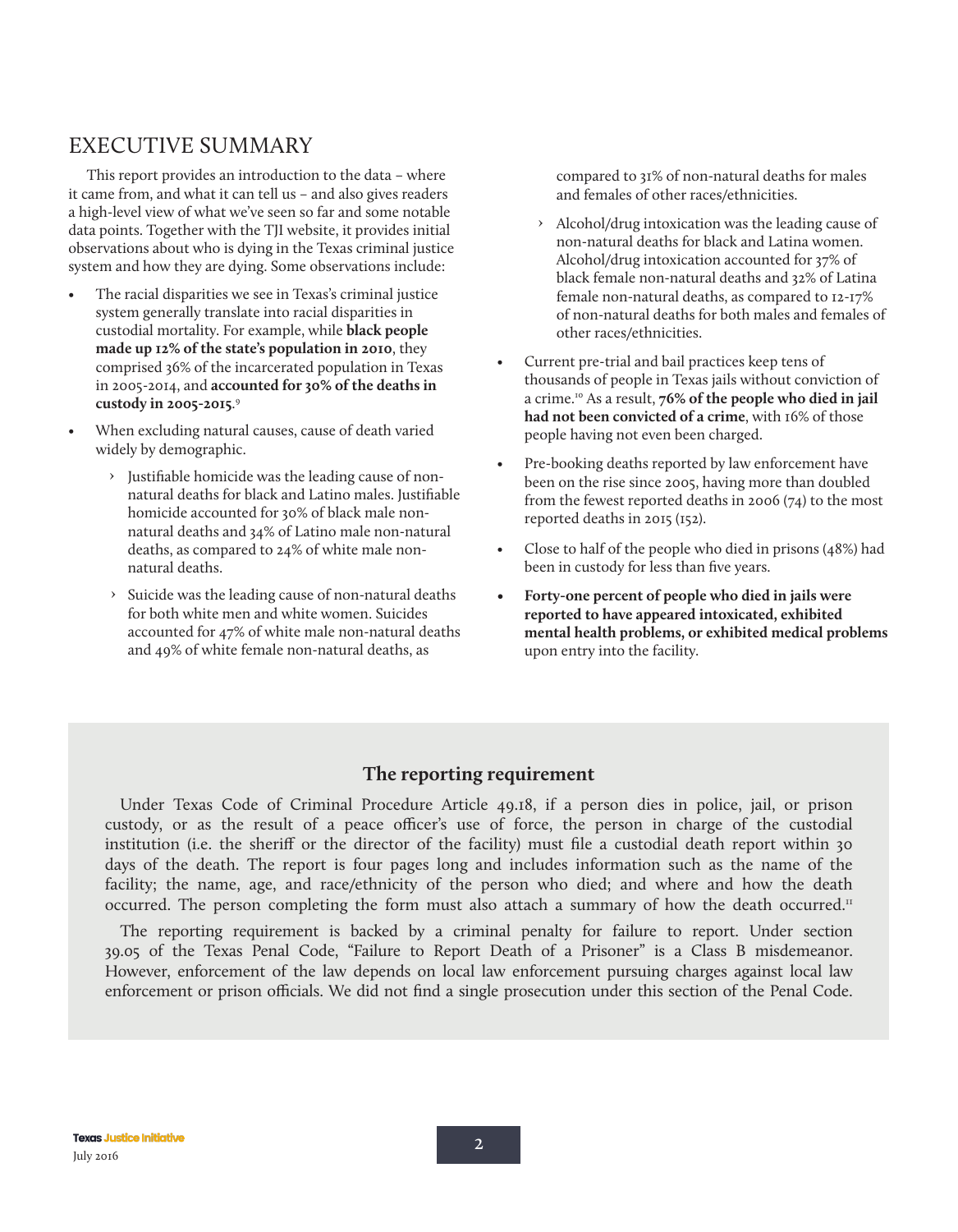#### Figure 1. Number of deaths per year by custody type



#### THE DATA

Law enforcement agencies, local jails, and the Texas Department of Criminal Justice (TDCJ) are required to report to the Office of the Attorney General (OAG) every time a person dies in the custody of the agency or institution.12 This reporting requirement includes events such as deaths by natural causes in prisons, deaths by suicide in jails, and deaths by police-officer shooting in facilitating an arrest.

We obtained, by public information request to the OAG, a database that includes information on all deaths reported under this law that occurred between January 2005 and December 2015. After learning that TDCJ did not report deaths that occurred in in-patient settings prior to 2013, we obtained, by public information request, custodial death data from TDCJ that the department submitted under the federal Bureau of Justice Statistics Deaths in Custody reporting program. Unless otherwise indicated, the information in this report is based on the OAG database, as supplemented by the data received from TDCJ. This information is now available to the public at TJI's website, **www.TexasJusticeInitiative.org**.

#### **"Justifiable homicide"**

Justifiable homicide is the problematic term used to describe most deaths by police shooting. Using this term to report these deaths by law enforcement is a problem for three main reasons. 1) Calling a homicide "justifiable" appears conclusory when it is not clear who made the decision that it was justifiable and what kind of investigation took place. 2) The term is both under inclusive and over inclusive with respect to officer-involved shootings; it can include cases in which police were not involved and also leave out police shootings not considered justifiable. 3) It casts the conversation in terms of the legal question of justifiability, which distracts from the question of preventability. Use of this term to describe deaths by officerinvolved shooting is not unique to Texas. The FBI's Uniform Crime Reporting Program also reports on "justifiable homicide," which it defines as "the killing of a felon by a peace officer in the line of duty."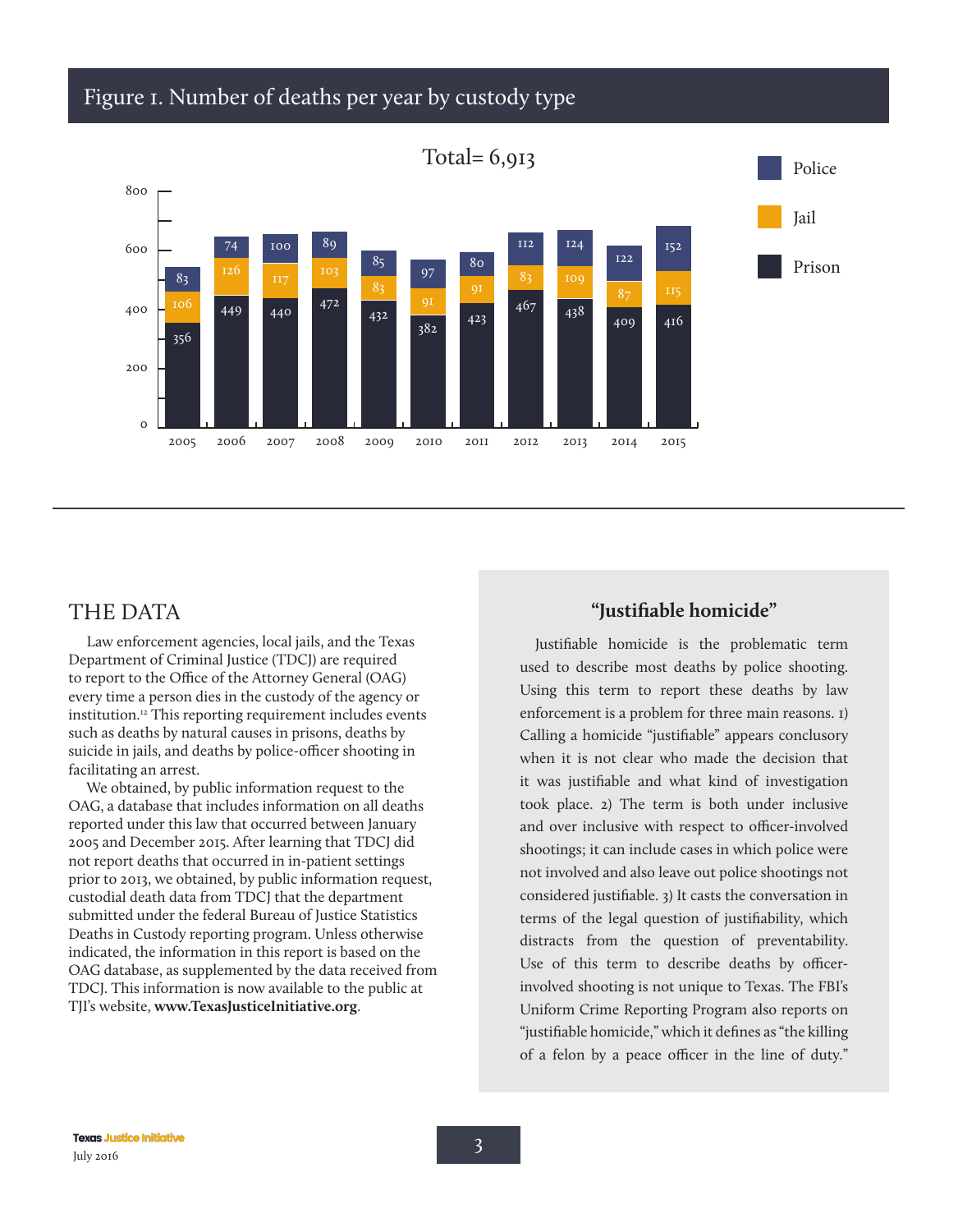## Figure 2. Race/ethnicity and causes for all deaths in custody



### DATA HIGHLIGHTS

#### **Overview**

*Decedent Characteristics*

- Although black people made up **12% of Texas's**  population in 2010,<sup>13</sup> they comprised 36% of the incarcerated population in 2005-201414 (the last year for which data were available), and **30% of custodial deaths in 2005-2015**.
- White people made up 45% of Texas's population in 2010,<sup>15</sup> but comprised  $31\%$  of the incarcerated population in 2005-2014,<sup>16</sup> and 42% of custodial deaths in 2005-2015.
- Latinos/as accounted for 38% of Texas's population in 2010,<sup>17</sup> and comprised 32% of the incarcerated population between 2005 and 2014,18 and 28% of custodial deaths in 2005-2015.
- Twenty-eight percent of reported decedents (1,942 people) died before having been convicted of the alleged crime.
- Sixty-eight percent of deaths (4,684) occurred in prisons, 16% (1,111) occurred in jails, and 16% (1,118) occurred in police interactions or police custody.

#### *Cause of Death*

• The **top three causes of death in custody were natural causes/illness (70%), suicide (11%), and "justifiable homicide" (8%)**.

#### *Other notable findings*

• The most custodial deaths to occur in a single year was 683 in 2015, compared to an average of 623 per year over the previous ten years.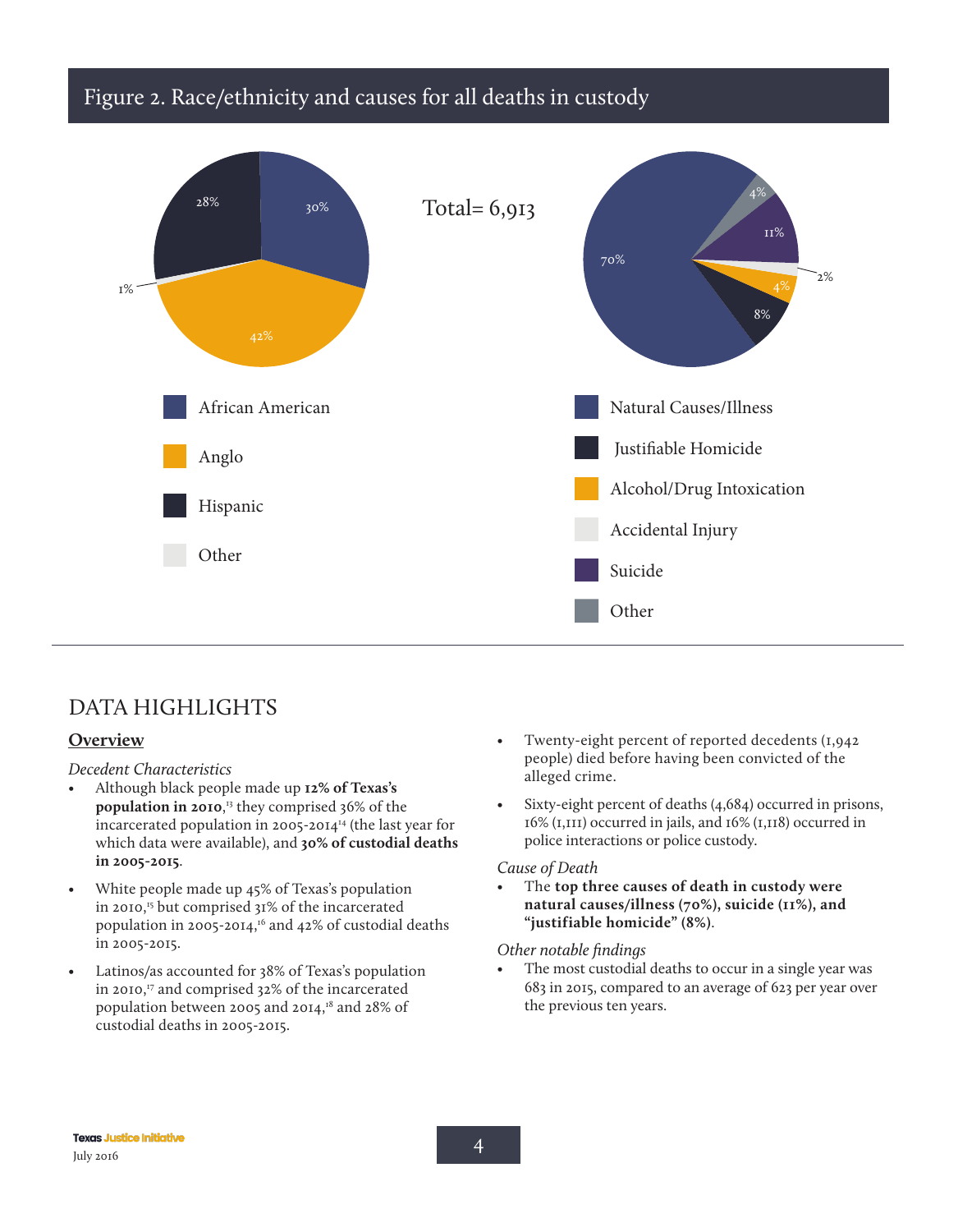## Figure 3. Race/ethnicity and causes for deaths in police encounters





#### *Decedent Characteristics*

- While Latinos/as represented 27% of deaths in jails or prison custody, they accounted for 33% of deaths in police interactions.
	- The reverse held for white people, who represented 42% of deaths in jail or prison custody and 38% of deaths in police interactions.
- The median age of a white person who died in an encounter with police was 38, for black people was 31, and for Latinos/as was 30.
- **• Close to 90% of people who died in encounters with police had not been charged with a crime**.

#### *Cause of Death*

• "Justifiable homicide" was the most common cause of death in police encounters at 50%, followed by suicide at 16% and alcohol/drug intoxication at 15%.

#### *Other notable findings*

- Pre-custody deaths reported by law enforcement agencies **increased by 83% from 2005 to 2015 (from 83 to 152) and more than doubled since 2006**, the year with the fewest reported deaths (74).
	- $\rightarrow$  This increase is largely due to increases in deaths by suicide, justifiable homicide, other homicide, and "other."
	- Deaths by "other" went from zero reported in 2005 to 29 reported in 2015. These deaths fell into three categories: officer-involved shootings (12), a person becoming unresponsive after being handcuffed (10), and a person becoming unresponsive after being tased (7).

#### **Texas Justice Initiative** July 2016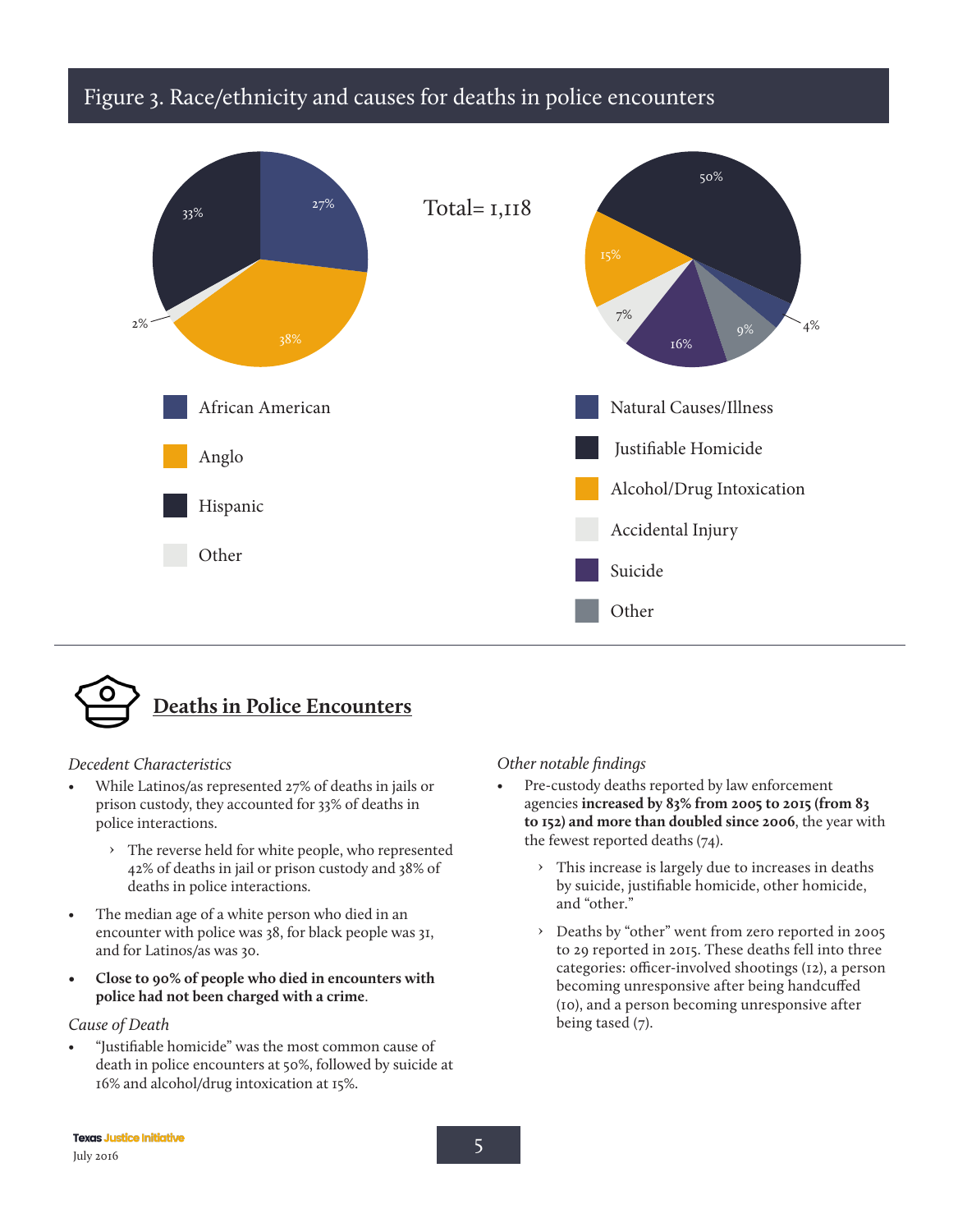## Figure 4. Most common causes for death in jails by percentage





#### *Decedent Characteristics*

- White people were most represented in jail deaths (44%) when compared with police deaths (38%) and prison deaths (42%).
- **• Seventy-six percent** of the people who died in jails **had not been convicted** of the crime for which they were being held.

#### *Cause of Death*

- Cause of death in jails varied by race/ethnicity and gender.
	- $\rightarrow$  Suicide was the cause of death for 36% of white people who died in jails, while it accounted for 29% of deaths of Latinos/as and 11% of deaths of black people.
	- > Alcohol/drug intoxication was the cause of death for 20% of black women who died in jails, while it accounted for 12% of deaths of white and Latina women, 9% of deaths of Latino men, 8% of deaths of white men, and 7% of deaths of black men.

#### *Other notable findings*

**• Forty-one percent** of people who died in jails were reported to have **appeared intoxicated, exhibited mental**  **health problems, or exhibited medical problems** upon entry into the facility.

- The average number of deaths in jails per year from 2005 to 2015 was 101. The highest number of deaths occurred in 2006 and 2015, which saw 126 and 115 deaths respectively.
- Between 2005 and 2015, 130 people reportedly died in municipal jails, with 32% of those deaths having been caused by alcohol/drug intoxication and 36% by suicide.
	- By comparison, between 2005 and 2015, 970 people reportedly died in county jails, with 6% of those deaths having been caused by alcohol/drug intoxication and 26% by suicide.
	- Natural causes accounted for 20% of deaths in municipal jails and 59% of deaths in county jails.
- Forty-one percent of people who died in jails had been in custody for seven or fewer days.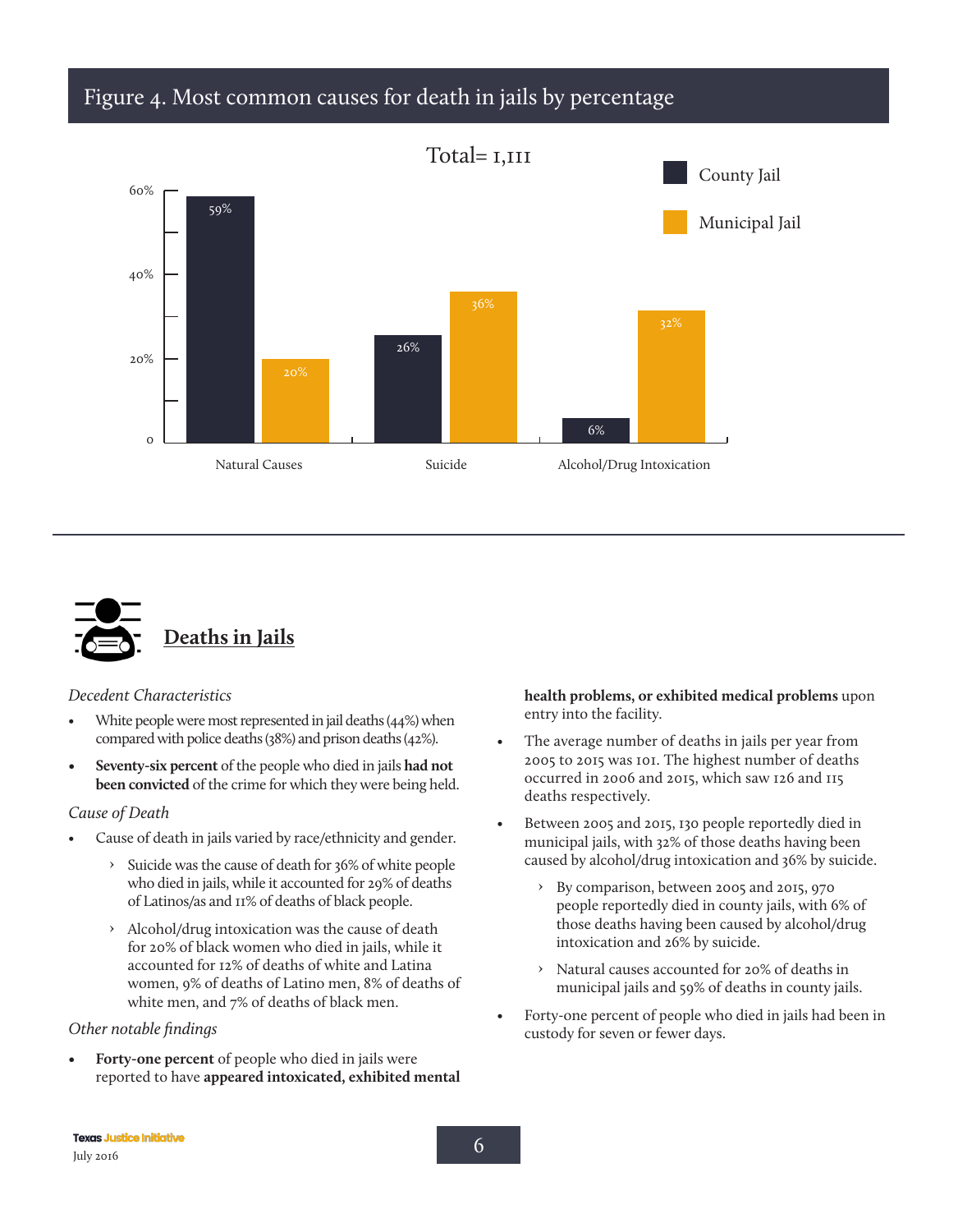## Figure 5. Length of time in custody for prison deaths





#### *Decedent Characteristics*

- While white people made up on average **31% of the prison population from 2005 to 2014** (the last year for which TDCJ data were available),<sup>19</sup> they made up 42% of **prison deaths from 2005 to 2015**.
- The median age of a person who died in prison custody between 2005 and 2015 was 54.
	- White people who died in prisons were older than people of other races or ethnicities who died in prison. The median age of white decedents was 57, while the median age for black and Latino/a decedents was 53.
	- While 90% of reported deaths were caused by natural causes, this median age of death is far below the life expectancy of the average Texan, which

was 72 for persons born in 1970 (the earliest year for which the Texas Department of State Health Services calculated life expectancy).<sup>20</sup>

#### *Cause of Death*

- Natural causes accounted for 90% of prison deaths between 2005 and 2015.
- For people ages 35 and under, the leading cause of death was suicide.

#### *Other notable findings*

- The average number of deaths in prisons per year from 2005 to 2015 was 426. The highest numbers of deaths occurred in 2008 and 2012, with 472 and 467 deaths, respectively.
- Forty-eight percent of people who died in prisons from 2005 to 2015 had been in custody for less than five years.

Total= 4,684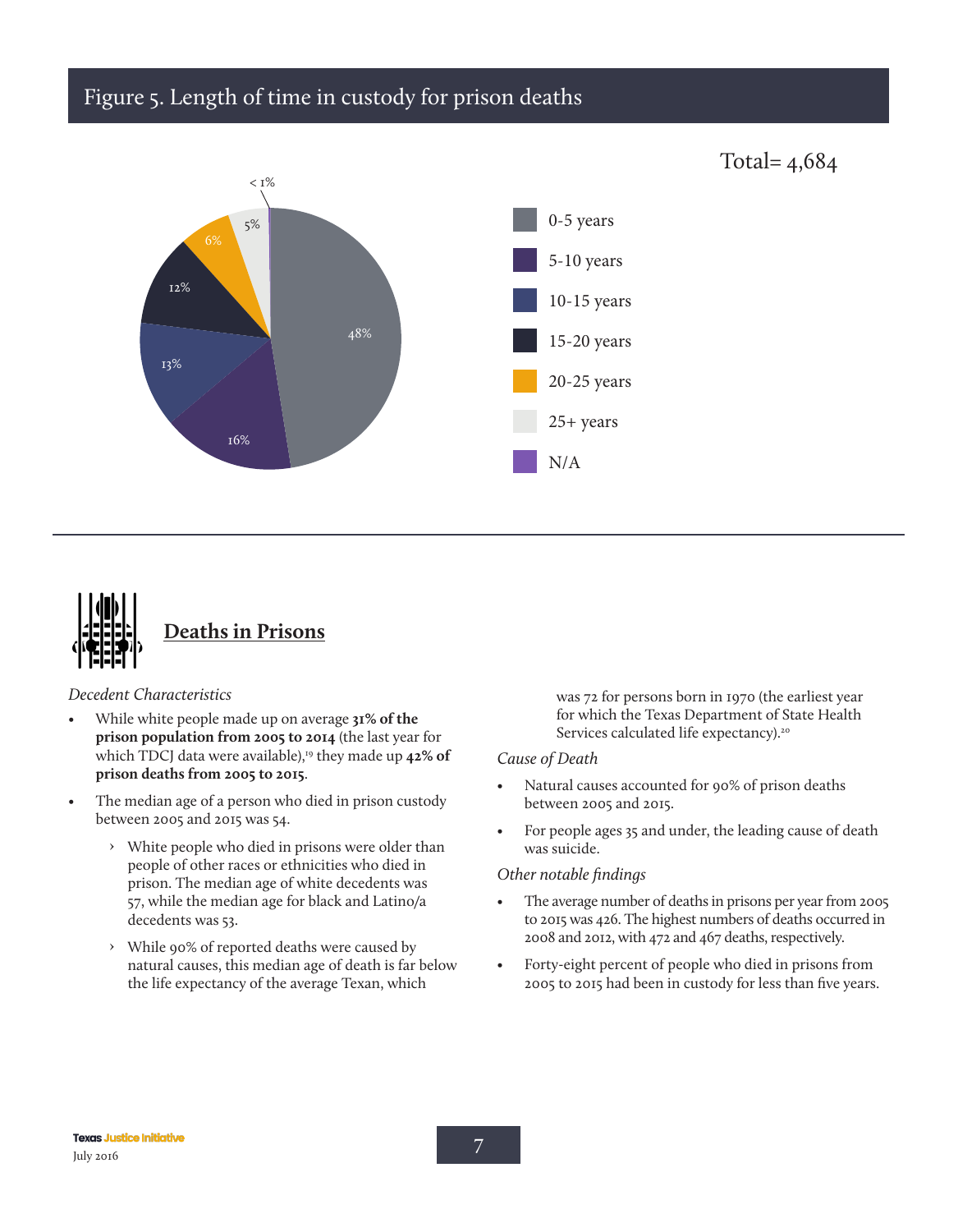#### CONCLUSION AND NEXT STEPS

These early observations naturally spur additional questions. Why have deaths reported by law enforcement been rising? Is this a state or local problem? How can we tackle jail deaths on a wide scale without leaving behind populations that appear in lower numbers but are impacted in distinct ways by policing and confinement, such as black women, who die at higher rates of alcohol/drug intoxication than other populations? Where are the gaps in medical care in our criminal justice system and how can we improve medical responses and outcomes? How many lives could be saved by diverting people with mental health and/or substance use issues from the criminal justice system into proper treatment settings? We hope that the launch of this website and the publication of this report bring additional study to the questions the data raise.

In this way, the data published in this report and at **www.TexasJusticeInitiative.org** should be treated as a

beginning and not an end to research around these questions. We also welcome critical examination of the data; reporting of a death by the custodian responsible for a person's wellbeing should be taken with a healthy dose of skepticism. In this vein, we have begun to identify blind spots in the data collection. For example, transgender people are rendered virtually invisible by the reporting form, which does not instruct on how to identify gender, and does not have an option for transgender or nonbinary gender identities. As we delve more deeply into this data, we must also think critically about how stories around these deaths are told, and who has the privilege of telling them.

For this reason, in the next phase of this project we hope to incorporate different accounts of these deaths and also the lives of the people who died. If you are interested in contributing to this project, please contact us.

**For more information, contact:** Amanda Woog, JD info@texasjusticeinitiative.org www.TexasJusticeInitiative.org Texas Justice Initiative c/o Institute for Urban Policy Research and Analysis The University of Texas at Austin 210 W. 24th Street E3600 Austin, TX 78712

**Texas Justice Initiative** THE INSTITUTE FOR URBAN POLICY RESEARCH & ANALYSIS

THE UNIVERSITY OF TEXAS AT AUSTIN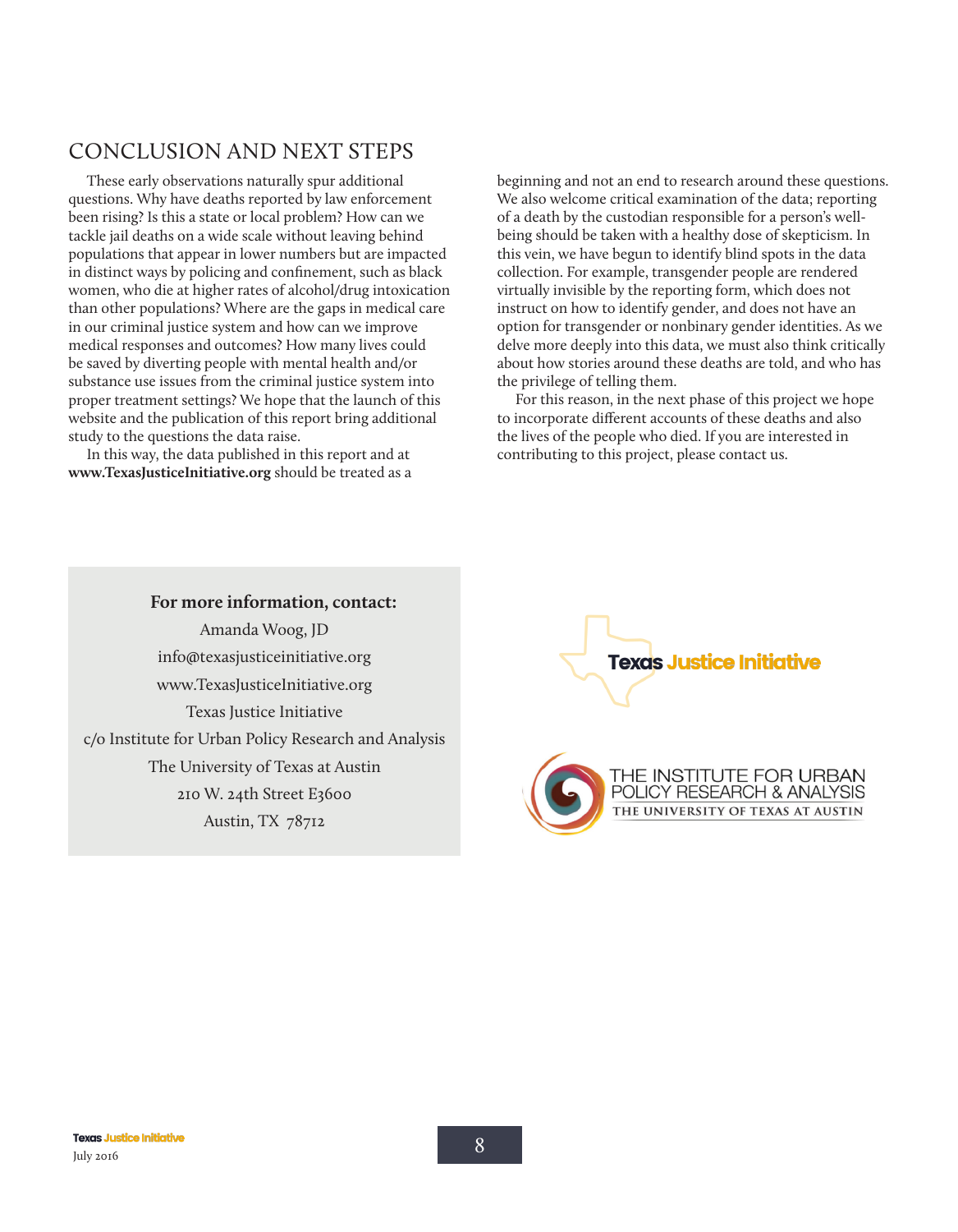### ENDNOTES

- 1. Tex. Dep't of Criminal Justice, Executions December 7, 1982 through April 7, 2016, https://www.tdcj.state.tx.us/ death\_row/dr\_executions\_by\_year.html.
- 2. *See, e.g.,* Manny Fernandez, *Texas Death Row Kitchen Cooks Its Last 'Last Meal,'* N.Y. Times, Sept. 22, 2011, http://www.nytimes. com/2011/09/23/us/texas-death-row-kitchen-cooks-its-lastlast-meal.html.
- 3. *See, e.g.,* Jolie McCullough, *Texas Executes Man Courts Recognized as Mentally Ill*, The Texas Tribune, Mar. 22, 2016, https://www.texastribune.org/2016/03/22/execution-set-mancourts-recognize-mentally-ill/.
- 4. *See, e.g.,* Michael Graczyk, *Texas man executed for killing city code enforcement worker,* The Houston Chronicle, Apr. 20, 2016, http://www.chron.com/news/article/Texas-man-executed-forkilling-city-code-7278849.php.
- 5. Unless otherwise noted, the data in this report is derived from information received via public information request from the Texas Office of the Attorney General and the Texas Department of Criminal Justice relating to custodial deaths from 2005 to 2015.
- 6. According to the custodial death report filed by the River Oaks Police Department, Christine Sexton, a 40-year-old white woman, died Feb. 6, 2013 in a cell in the River Oaks City Jail from suicide by asphyxiation. She had been arrested and booked in the jail on Feb. 2, 2013 for outstanding Class C misdemeanor warrants for not having a valid driver's license and failure to appear.
- 7. According to the custodial death report filed by the Temple Police Department, Curtis Lee Lewis, a 56-year-old black man, died Jan. 10, 2005 after being found nonresponsive following transport in a police vehicle to the emergency room. Officers had been dispatched to respond to a fight call and found Lewis "lying face up in the street screaming and holding a cooking pot in both hands and banging it on the ground on either side of his head." Officers placed Lewis in handcuffs and then a hobble restraint in the patrol car in order to transport him to the emergency room for a "mental evaluation." After Lewis was transported, placed on a stretcher, and taken into the emergency room, it was "determined that Lewis ha[d] no pulse and [was] not breathing." He was pronounced deceased less than an hour after the initial police encounter.
- 8. According to the custodial death report filed by the Texas Department of Criminal Justice, Frederick Loeber, a 49-year-old

white man, died Aug. 26, 2010 after being struck in the head by another incarcerated person and then hitting his head when he fell to the concrete sidewalk. He underwent emergency surgery, which was ultimately unsuccessful.

- 9. The custodial death reports on which this report is based include "Anglo," "African-American," and "Hispanic" as choices in the question on "race/ethnic group." This report uses the terms "white," "black," and "Latino/a," except in graphs and tables.
- 10. In its most recent annual report, the Texas Commission on Jail Standards reported that of the 63,989 inmates being held in Texas county jails on Jan. 1, 2014, 60.55%, or 38,745 people, were being detained pre-trial. TEX. COMM'N ON JAIL STANDARDS, 2014 Annual Report 10-11 (2014), http://www.tcjs.state.tx.us/ docs/2014AnnualJailReport.pdf.
- 11. *See* Tex. Attorney General, Custodial Death Report, https://texasattorneygeneral.gov/files/agency/custodial\_death. pdf. A copy of the form can be found *supra* page 11 in the Appendix.
- 12. Tex. Code Crim. Proc. Art. 49.18.
- 13. United States Census Bureau, Texas Quickfacts, https://www.census.gov/quickfacts/table/PST045215/48/ accessible#headnote-a.
- 14. Tex. Dep't of Criminal Justice, Statistical Reports, 2005- 2014, http://tdcj.state.tx.us/publications/index.html
- 15. United States Census Bureau, Texas Quickfacts, https://www.census.gov/quickfacts/table/PST045215/48/ accessible#headnote-a.
- 16. Tex. Dep't of Criminal Justice, Statistical Reports, 2005- 2014, http://tdcj.state.tx.us/publications/index.html.
- 17. UNITED STATES CENSUS BUREAU, TEXAS QUICKFACTS, https://www.census.gov/quickfacts/table/PST045215/48/ accessible#headnote-a.
- 18. Tex. Dep't of Criminal Justice, Statistical Reports, 2005- 2014, http://tdcj.state.tx.us/publications/index.html.
- 19. *Id.*
- 20. TEX. DEP'T OF STATE HEALTH SERVICES, VITAL STATISTICS Report table 24 (Life Expectancy at Birth for Selected Years)  $(1990)$ .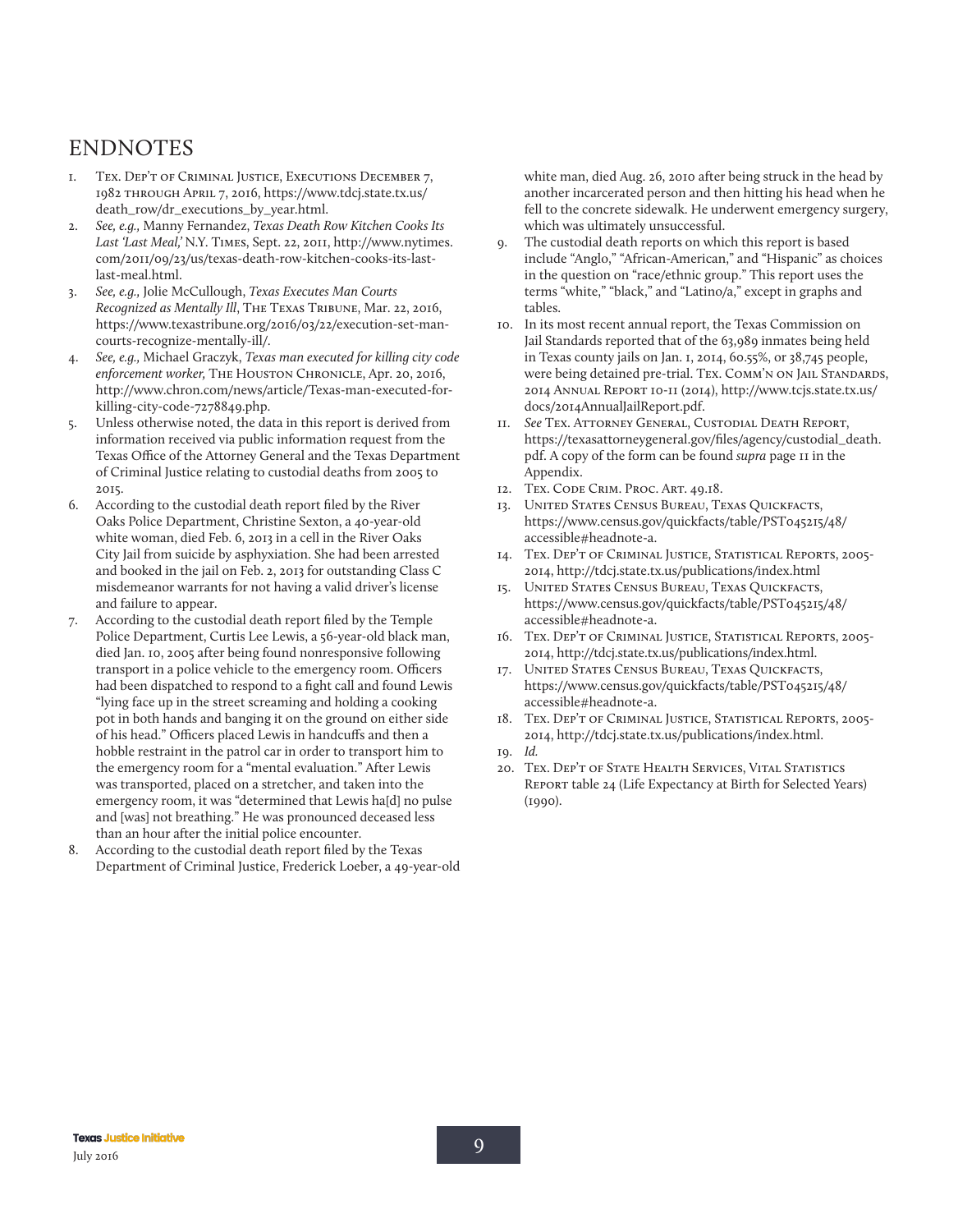## APPENDIX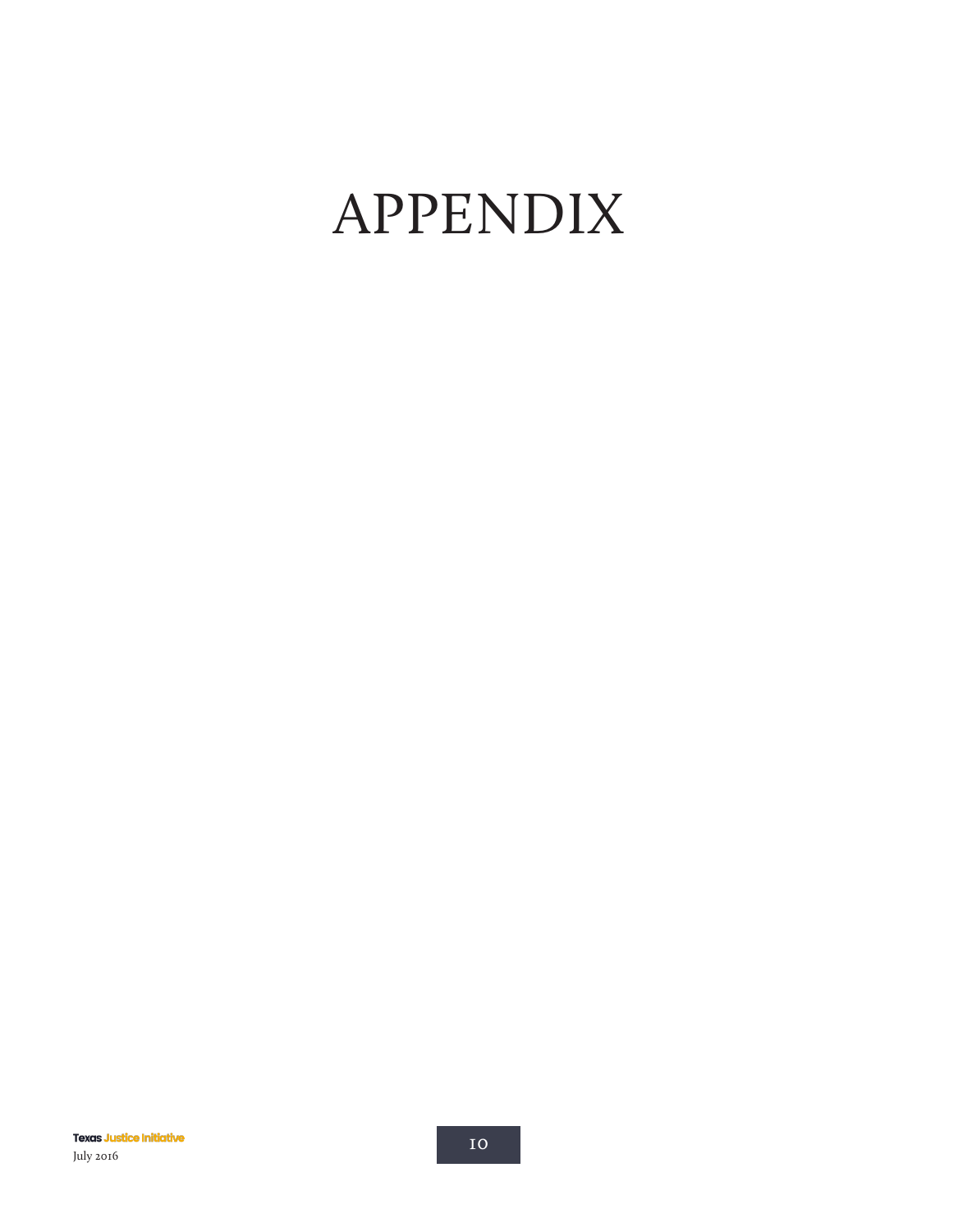

## **CUSTODIAL DEATH REPORT**

For reporting requirements and procedures, see Section 39.05 of the Penal Code, Article 49.18 (b)( c) of The Code of Criminal Procedure and Article 501.055(b) of The Government Code.

Section 39.05 Failure to Report Death of Prisoner:

 (a) A person commits an offense if the person is required to conduct an investigation and file a report by Article 49.18, Code of Criminal Procedure, and the person fails to investigate the death, fails to file the report as required, or fails to include in a filed report facts known or discovered in the investigation.

- (b) A person commits an offense if the person is required by Section 501.055, Government Code, to:
- (1) give notice of the death of an inmate and the person fails to give the notice; or

(2) conduct an investigation and file a report and the person:

(A) fails to conduct the investigation or file the report, or

- (B) fails to include in the report facts known to the person or discovered by the person in the investigation.
- (c) An offense under this section is a Class B misdemeanor.

Article 49.18 (a) (b) (c ) (d) . Death in Custody

- (a) If a person confined in a penal institution dies, the sheriff or other person in charge of the penal institution shall as soon as practicable inform the justice of the peace of the precinct where the penal institution is located of the death.
- (b) If a person dies while in the custody of a peace officer or as a result of a peace officer's use of force or if a person incarcerated in a jail, correctional facility, or state juvenile facility dies, the director of the law enforcement agency of which the officer is a member or of the facility in which the person was incarcerated shall investigate the death and file a written report of the cause of death with the attorney general no later than the 30th day after the date on which the person in custody or the incarcerated person died. The director shall make a good faith effort to obtain all facts relevant to the death and include those facts in the report. The attorney general shall make the report, with the exception of any portion of the report that the attorney general determines is privileged, available to any interested person.
- ( c) Subsection (a) does not apply to a death that occurs in a facility operated by or under contract with the Texas Department of Criminal Justice. Subsection (b) does not apply to a death that occurs in a facility operated by or under contract with the Texas Department of Criminal Justice if the death occurs under circumstances described by Section 501.055(b)(2), Government Code.
- (d) In this article:
	- (1) "Correctional facility" means a confinement facility or halfway house operated by or under contract with any division of the Texas Department of Criminal Justice.
	- (2) "In the custody of a peace officer" means:
		- (A) under arrest by a peace officer; or
		- (B) under the physical control or restraint of a peace officer.
	- (3) "State juvenile facility" means any facility or halfway house:
		- (A) operated by or under contract with the Texas Youth Commission; or
		- (B) described by Section 51.02 (13) or (14), Family Code.

| Mail to: Office of the Attorney General |
|-----------------------------------------|
| Criminal Law Enforcement Division       |
| P.O. Box 12548                          |
| Austin, Texas 78711-2548                |
| $(512)463 - 2170$                       |

Date of Report:

Section I

**1. Agency/Facility Information**

Name of Agency/Facility: Address:

City, Zip Code:

Telephone Number:

Signature of Director of Agency/Facility (Required):

Name of Person Filling out Form: Email of Person Filling out Form:

Revised 5/06 replaces form of 07/03 which is obsolete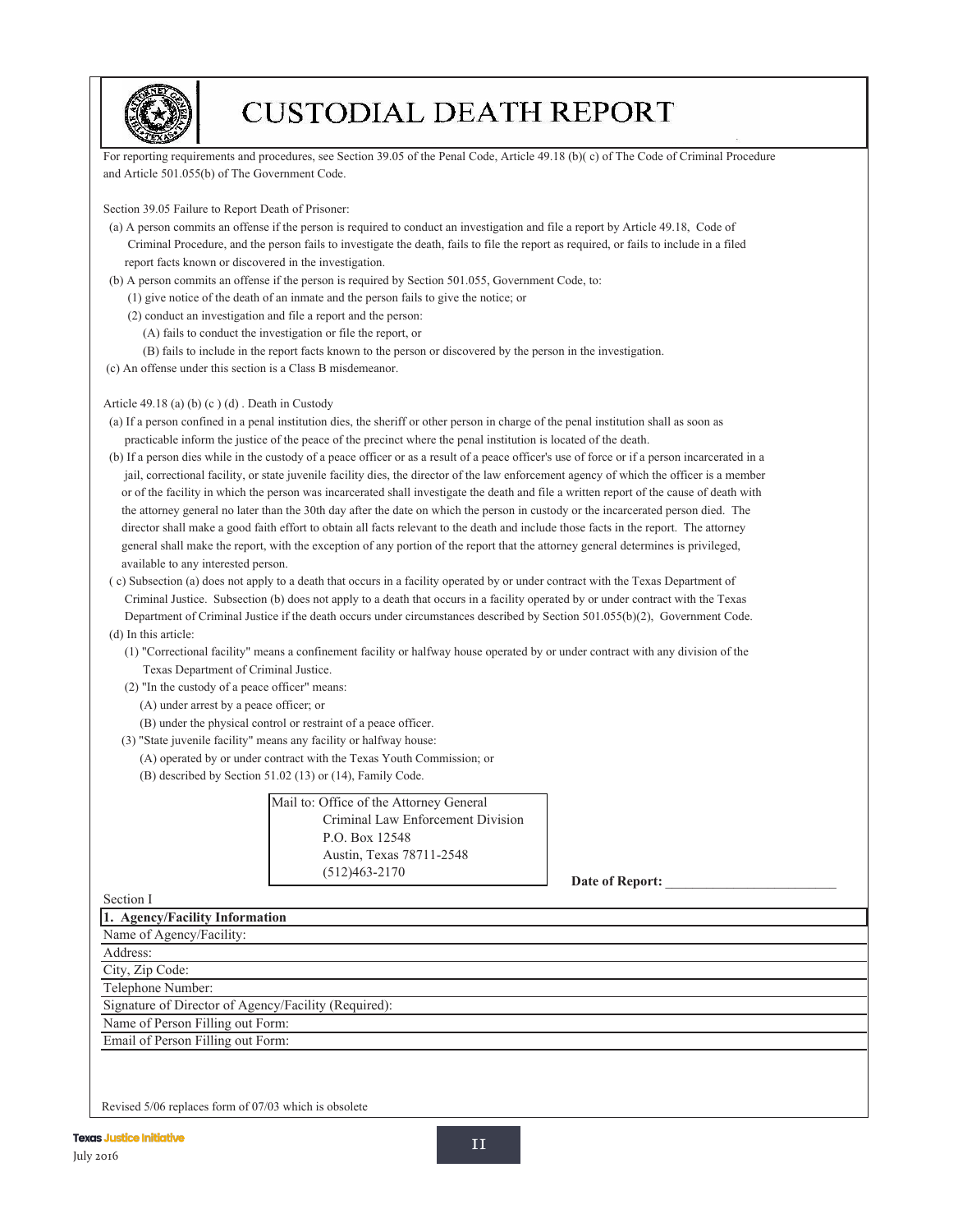| 2.               | <b>Identity of Deceased:</b>                                               | 9.  | Was the cause of death the result of a pre-existing                |
|------------------|----------------------------------------------------------------------------|-----|--------------------------------------------------------------------|
|                  | First Name:                                                                |     | medical condition or did the deceased develop the                  |
|                  |                                                                            |     | condition after admission?                                         |
|                  |                                                                            |     | $\Box$ Pre-existing medical condition                              |
|                  |                                                                            |     | $\square$ Developed condition after admission                      |
|                  |                                                                            |     | $\Box$ Not applicable; cause of death was accidental injury,       |
|                  | Race/Ethnic Group: $\Box$ African/American                                 |     | intoxication, suicide or homicide                                  |
|                  | $\Box$ American Indian/Alaska Native $\Box$ Anglo $\Box$ Asian             |     | $\Box$ Don't know                                                  |
|                  |                                                                            |     |                                                                    |
|                  | $\Box$ Hispanic $\Box$ Native Hawaiian/Pacific Islander                    |     |                                                                    |
|                  | $\Box$ Middle East $\Box$ Other - Specify:                                 | 10. | Had the deceased been receiving treatment for the                  |
|                  |                                                                            |     | medical condition after admission to your jail's                   |
|                  | <b>Sex</b> : $\Box$ Male $\Box$ Female                                     |     | jurisdiction?                                                      |
|                  |                                                                            |     | $\Box$ Not applicable                                              |
|                  | Date of Birth:                                                             |     | $\Box$ No                                                          |
|                  | Month: <u>Day:</u> Day: Year:                                              |     | $\square$ Yes - If yes, describe below (include only treatment and |
|                  | Age: $\qquad \qquad$                                                       |     | medication related to the medical condition that caused the        |
|                  |                                                                            |     | deceased's death. Exclude emergency care provided at time          |
| 3.               | Date/Time of Custody (arrest/incarceration):                               |     | of death):                                                         |
|                  | Month: Day Year:                                                           |     |                                                                    |
|                  |                                                                            |     |                                                                    |
|                  | Time: Hour: $\qquad \qquad$ Min: $\qquad \qquad$ $\Box$ am $\Box$ pm       |     |                                                                    |
|                  |                                                                            |     |                                                                    |
| $\overline{4}$ . | Date/Time of Death:                                                        |     |                                                                    |
|                  | Month: Day Year:                                                           |     |                                                                    |
|                  |                                                                            |     |                                                                    |
|                  |                                                                            | 11. | What type of custody/facility was the offender in/at               |
| 5.               | Where did the event causing the death occur?                               |     | prior to the time of death?                                        |
|                  | Street address:                                                            |     | $\Box$ Police Custody (pre-booking)                                |
|                  |                                                                            |     | $\Box$ Penitentiary                                                |
|                  |                                                                            |     | □ Municipal Jail                                                   |
|                  |                                                                            |     | $\Box$ County Jail                                                 |
| 6.               | Has a medical examiner or coroner conducted an                             |     |                                                                    |
|                  | evaluation to determine a cause of death?                                  | 12. | Specific type of custody/facility:                                 |
|                  |                                                                            |     |                                                                    |
|                  | $\Box$ Yes, results are available                                          |     | □ Custody of Peace Officer during/fleeing arrest                   |
|                  | $\Box$ Yes, results are pending                                            |     | □ Custody of Peace Officer subsequent to arrest                    |
|                  | $\Box$ No, evaluation pending                                              |     | $\Box$ TDCJ-ID (Unit) $\qquad \qquad \qquad$                       |
|                  | $\Box$ No, evaluation not planned                                          |     | $\Box$ Jail - single cell                                          |
|                  |                                                                            |     | $\Box$ Jail - detox cell                                           |
| 7.               | <b>Manner</b> of death:                                                    |     | $\Box$ Jail - multiple occupancy cell                              |
|                  | $\Box$ Accidental injury to self                                           |     | $\Box$ Jail - holding cell                                         |
|                  | $\Box$ Accidental injury caused by others                                  |     | $\Box$ Jail - day room/recreation area                             |
|                  | $\Box$ Alcohol/Drug intoxication                                           |     | $\Box$ Correctional/Rehabilitation Facility                        |
|                  | $\Box$ Justifiable Homicide                                                |     | □ Hospital/Infirmary                                               |
|                  | $\Box$ Other Homicide                                                      |     | □ Halfway House/Restitution Center                                 |
|                  |                                                                            |     | $\Box$ Non-law enforcement detox facility                          |
|                  | $\square$ Suicide                                                          |     |                                                                    |
|                  |                                                                            |     | Name:                                                              |
|                  |                                                                            |     | $\Box$ TYC - Facility: $\Box$                                      |
|                  | the control of the control of the control of the control of the control of |     |                                                                    |
| 8.               | <b>Medical Cause of Death:</b>                                             |     |                                                                    |
|                  |                                                                            |     |                                                                    |
|                  |                                                                            |     |                                                                    |
|                  |                                                                            |     |                                                                    |
|                  |                                                                            |     |                                                                    |
|                  |                                                                            |     |                                                                    |
|                  |                                                                            |     |                                                                    |
|                  |                                                                            |     |                                                                    |
|                  |                                                                            |     |                                                                    |
|                  |                                                                            |     |                                                                    |
|                  |                                                                            |     |                                                                    |
|                  |                                                                            |     |                                                                    |
|                  | Revised 5/06 replaces form of 07/03 which is obsolete                      |     |                                                                    |
|                  |                                                                            |     |                                                                    |

**Texas Justice Initiative** July 2016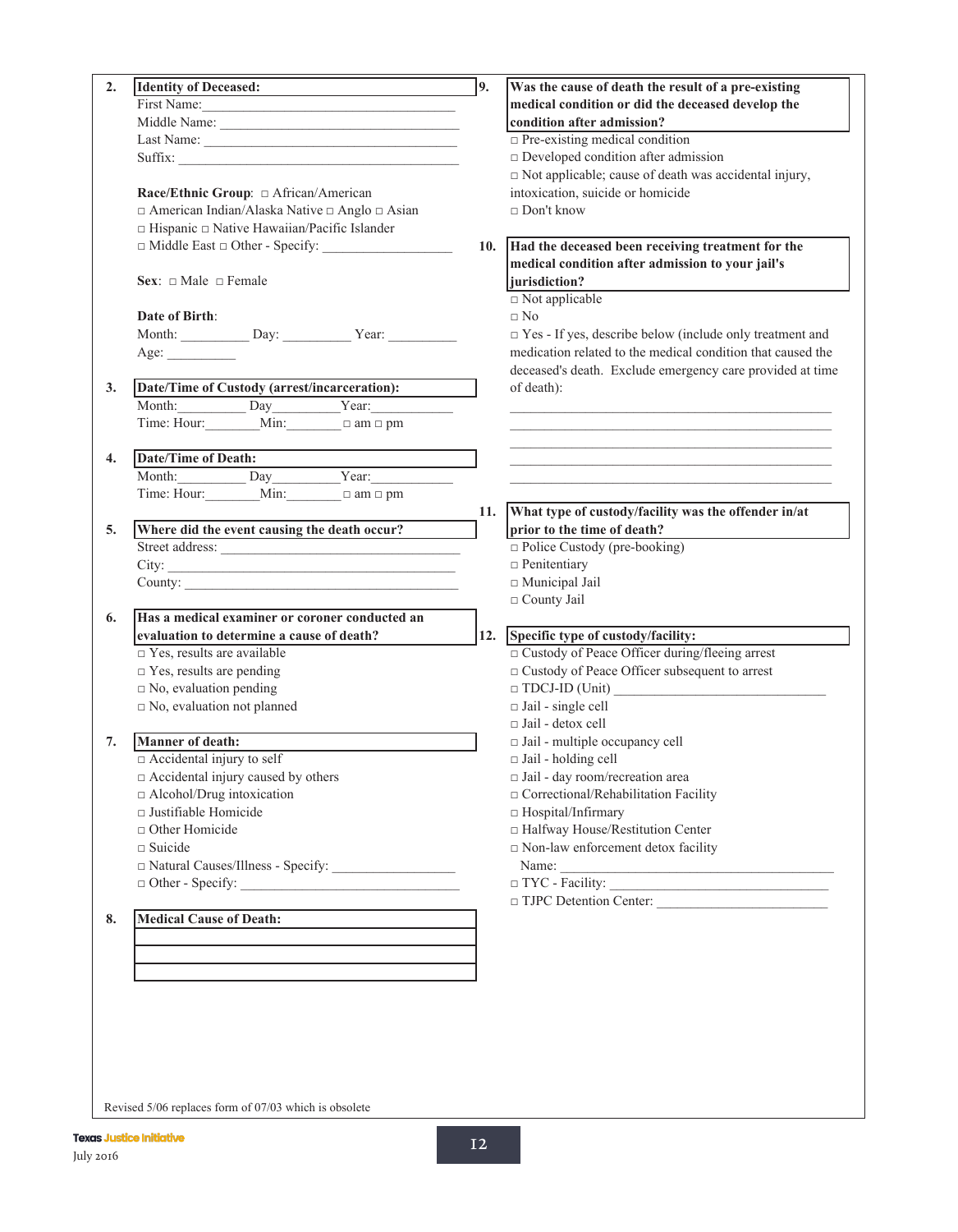| What were the most serious offense(s) with which<br>13.                  | 18. | At any time during the arrest/incident did the                                     |
|--------------------------------------------------------------------------|-----|------------------------------------------------------------------------------------|
| the deceased was (or would have been) charged with                       |     | deceased: (Mark ALL that apply)                                                    |
| at the time of death (REQUIRED):                                         |     | $\Box$ Appear intoxicated (either alcohol or drugs)?                               |
|                                                                          |     | $\Box$ Threaten the officer(s) involved?                                           |
| 2.                                                                       |     | □ Resist being handcuffed or arrested?                                             |
|                                                                          |     | $\Box$ Try to escape/flee from custody?                                            |
|                                                                          |     | $\Box$ Grab, hit or fight with the officer(s) involved?                            |
|                                                                          |     |                                                                                    |
| $\Box$ Filed                                                             |     | $\Box$ Use a weapon to threaten or assault the officer(s)?                         |
| $\Box$ Convicted                                                         |     |                                                                                    |
| $\Box$ Probation/Parole                                                  |     | $\Box$ Other - specify:                                                            |
| $\Box$ Not filed at time of death                                        |     | $\Box$ Not applicable                                                              |
| <b>Type of Charges:</b>                                                  | 19. | Where did the deceased die?                                                        |
| $\Box$ Violent crime against persons                                     |     | $\Box$ At law enforcement facility                                                 |
| $\Box$ Child abuse                                                       |     | $\Box$ At the crime/arrest scene                                                   |
| $\Box$ Serious crime against property                                    |     | $\Box$ At medical facility                                                         |
|                                                                          |     |                                                                                    |
| □ Alcohol/drug offense                                                   |     | $\square$ En route to medical facility                                             |
| $\Box$ Other-specify:                                                    |     | $\square$ En route to booking center/police lockup                                 |
| Did the deceased die from a medical condition or from<br>14.             |     |                                                                                    |
| injuries sustained at the crime/arrest scene?                            | 20. | What was the time and date of the deceased's entry                                 |
| $\Box$ Medical condition only                                            |     | into the law enforcement facility where the death                                  |
| $\square$ Injuries only                                                  |     | occurred?                                                                          |
| $\Box$ Both medical condition and injuries                               |     | $\Box$ N/A                                                                         |
| $\Box$ Don't know                                                        |     |                                                                                    |
|                                                                          |     | Month: $\frac{Day}{Time: How: ____________ Min: ____________ } Year: ____________$ |
| $\Box$ Not applicable                                                    |     |                                                                                    |
| If injured at the crime/arrest scene, how were these<br>15.              | 21. | At the time of entry into the facility did the deceased:                           |
| injuries sustained?                                                      |     | (Mark ALL that apply)                                                              |
| □ Inflicted by law enforcement officers                                  |     | $\Box$ Appear intoxicated (either alcohol or drugs)?                               |
| □ Inflicted by others at crime/arrest scene                              |     | $\square$ Exhibit any mental health problems?                                      |
| $\Box$ Self-inflicted - accidental                                       |     | Exhibit any medical problems?                                                      |
| $\Box$ Self-inflicted - suicide                                          |     | $\Box$ Not applicable                                                              |
| $\Box$ Unknown                                                           |     |                                                                                    |
| $\Box$ Not applicable                                                    | 22. | If death was an accident or homicide, who caused                                   |
|                                                                          |     | the death?                                                                         |
| Was the deceased under restraint in the time leading<br>16.              |     | $\square$ Deceased                                                                 |
| up to the death or the events causing the death?                         |     | $\Box$ Other detainees                                                             |
| $\Box$ No                                                                |     | □ Law enforcement/correctional staff                                               |
| $\Box$ Yes                                                               |     | $\Box$ Other persons - specify:                                                    |
|                                                                          |     | $\Box$ Don't know                                                                  |
| If yes, mark which restraint devices were used:                          |     | □ Not applicable; cause of death was suicide, intoxication                         |
| $\Box$ Handcuffs                                                         |     | or illness/natural causes                                                          |
| $\Box$ Leg shackles                                                      |     |                                                                                    |
|                                                                          |     |                                                                                    |
|                                                                          |     |                                                                                    |
| What type of weapon(s) caused the death? (Mark ALL<br>17.<br>that apply) |     |                                                                                    |
|                                                                          |     |                                                                                    |
| $\Box$ Handgun                                                           |     |                                                                                    |
| $\Box$ Rifle/Shotgun                                                     |     |                                                                                    |
| $\Box$ Nightstick or baton                                               |     |                                                                                    |
| $\Box$ Stun gun or tazer                                                 |     |                                                                                    |
| $\Box$ Other - specify:                                                  |     |                                                                                    |
| $\Box$ Not applicable                                                    |     |                                                                                    |
|                                                                          |     |                                                                                    |
|                                                                          |     |                                                                                    |
|                                                                          |     |                                                                                    |
| Revised 5/06 replaces form of 07/03 which is obsolete                    |     |                                                                                    |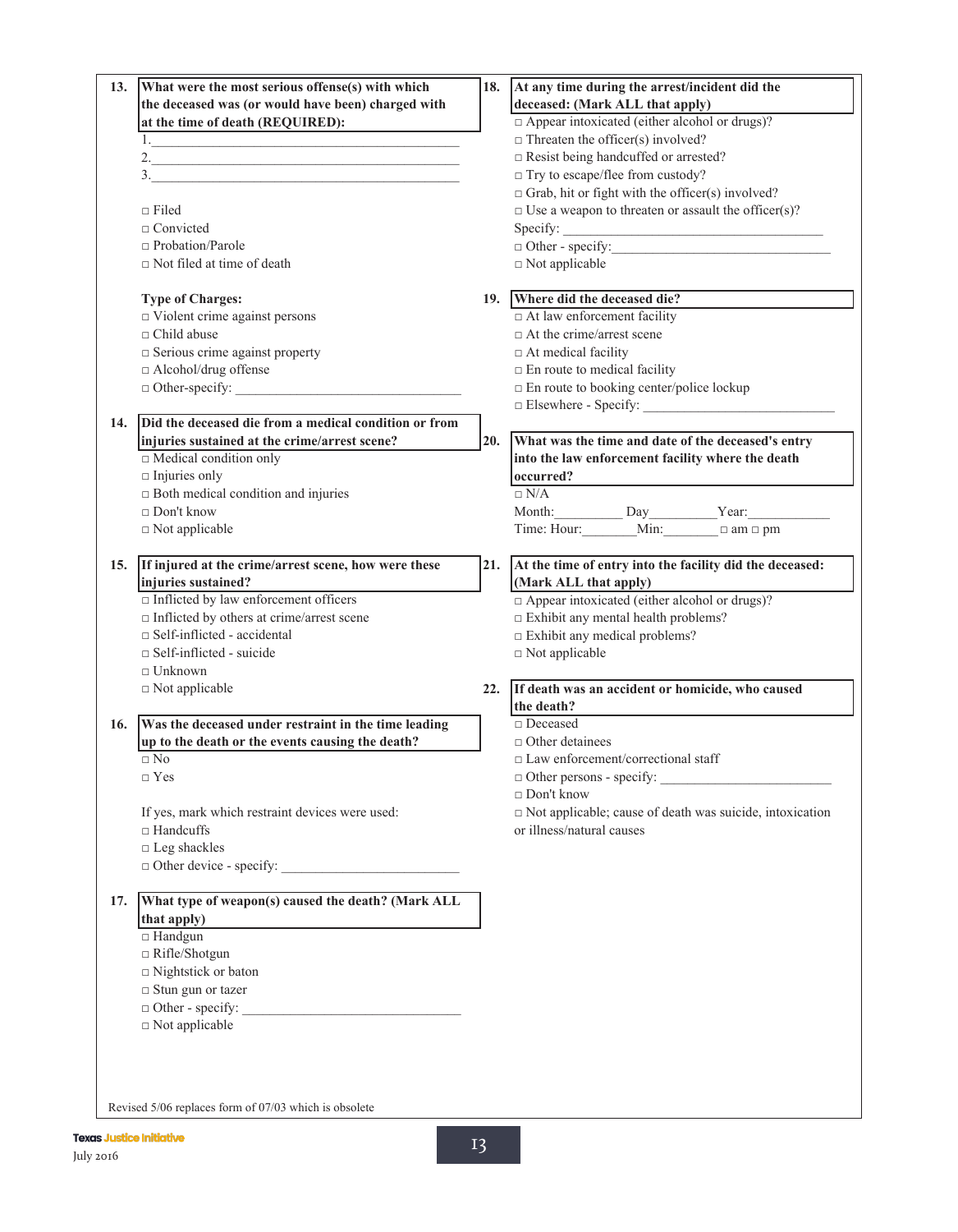| 23.       | If death was an accident, homicide or suicide, what                 |
|-----------|---------------------------------------------------------------------|
|           | was the means of death?                                             |
|           | $\Box$<br><br>Firearm                                               |
|           | $\Box$<br>Blunt instrument                                          |
|           | $\Box$ Knife, cutting instrument                                    |
|           |                                                                     |
|           | $\Box$ Hanging, strangulation                                       |
|           | $\hfill \Box$<br>Drug overdose                                      |
|           |                                                                     |
|           | $\Box$ Don't know                                                   |
|           |                                                                     |
|           | $\hfill \Box$<br>Not applicable; cause of death was intoxication or |
|           | illness/natural causes                                              |
|           |                                                                     |
| 24.       | <b>ATTACH A SUMMARY OF HOW THE DEATH OCCURRED:</b>                  |
|           |                                                                     |
|           |                                                                     |
|           |                                                                     |
|           |                                                                     |
|           |                                                                     |
|           |                                                                     |
|           |                                                                     |
|           |                                                                     |
|           |                                                                     |
|           |                                                                     |
|           |                                                                     |
|           |                                                                     |
|           |                                                                     |
|           |                                                                     |
|           |                                                                     |
|           |                                                                     |
|           |                                                                     |
|           |                                                                     |
|           |                                                                     |
|           |                                                                     |
|           |                                                                     |
|           |                                                                     |
|           |                                                                     |
|           |                                                                     |
|           |                                                                     |
|           |                                                                     |
|           |                                                                     |
|           |                                                                     |
|           |                                                                     |
|           |                                                                     |
|           |                                                                     |
|           |                                                                     |
|           |                                                                     |
|           |                                                                     |
|           |                                                                     |
|           |                                                                     |
|           |                                                                     |
|           |                                                                     |
|           |                                                                     |
|           |                                                                     |
|           |                                                                     |
|           |                                                                     |
|           |                                                                     |
|           |                                                                     |
|           |                                                                     |
|           |                                                                     |
|           |                                                                     |
|           |                                                                     |
|           |                                                                     |
|           |                                                                     |
|           | Revised 5/06 replaces form of 07/03 which is obsolete               |
|           | <b>Texas Justice Initiative</b>                                     |
| July 2016 | <b>I4</b>                                                           |
|           |                                                                     |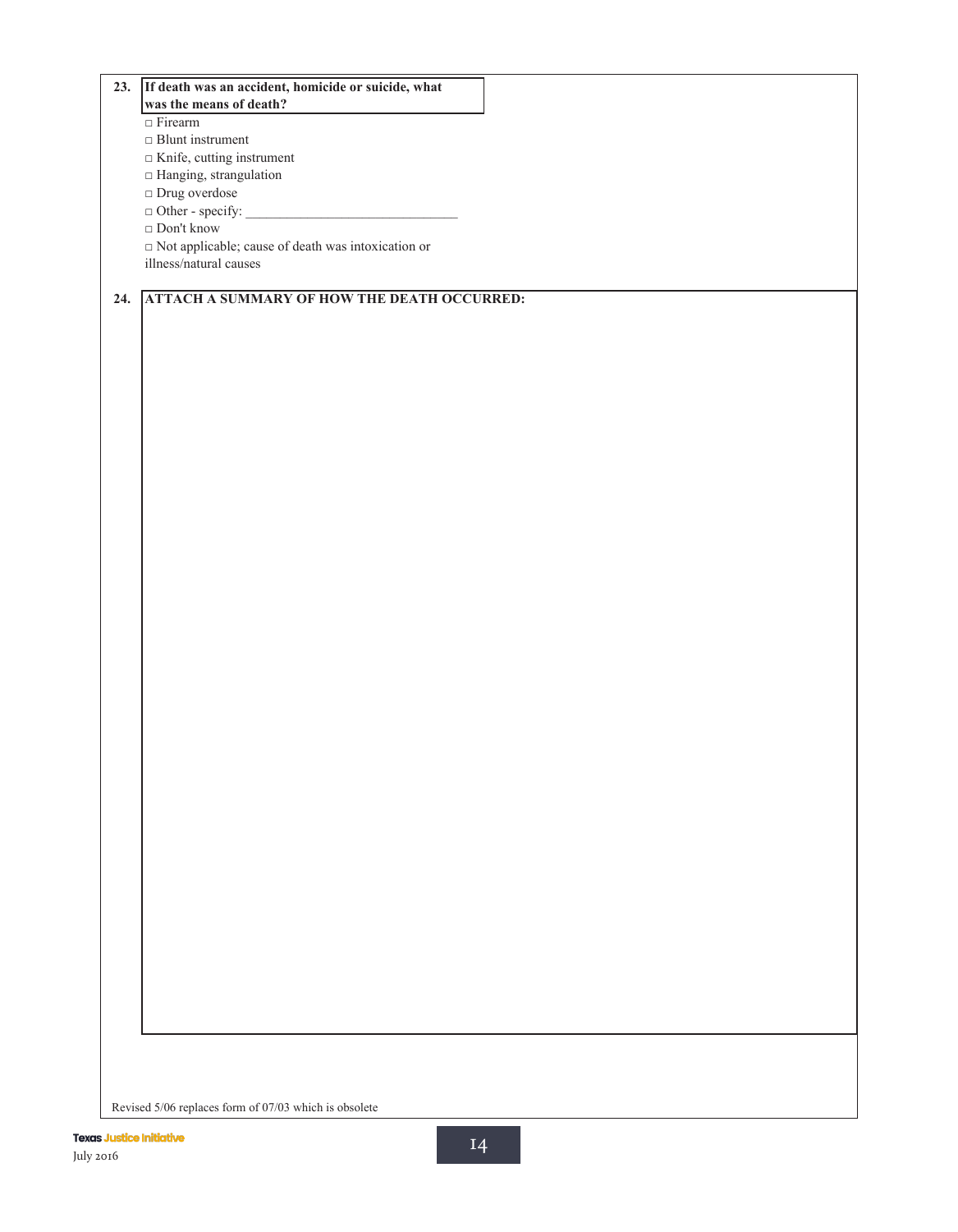## Table 1. Age of decedent by race/ethnicity and gender

|                     | 17 & under              | $18 - 24$    | $25 - 34$      | $35 - 44$   | $45 - 54$   | $55+$       | <b>TOTAL</b> |
|---------------------|-------------------------|--------------|----------------|-------------|-------------|-------------|--------------|
| African<br>American | $\boldsymbol{6}$        | II3          | 285            | 336         | 615         | 702         | 2060         |
| Male                | $\boldsymbol{6}$        | 107          | 265            | 298         | 563         | 679         | 1921         |
| Female              | $\mathbf 0$             | 6            | $20\,$         | 38          | 52          | 23          | 139          |
| Anglo               | $\overline{9}$          | 109          | 294            | 397         | 734         | 1322        | 2872         |
| Male                | $\boldsymbol{6}$        | 99           | 263            | 352         | 685         | 1277        | 2689         |
| Female              | $\overline{\mathbf{3}}$ | ${\rm IO}$   | 3I             | 45          | 49          | 45          | 183          |
| Hispanic            | 17                      | 143          | 287            | 326         | 52I         | 616         | 1915         |
| Male                | I5                      | I4I          | 273            | 308         | 505         | 608         | 1855         |
| Female              | $\mathbf 2$             | $\mathbf{2}$ | <b>14</b>      | $^{\rm I8}$ | 16          | $\,$ 8 $\,$ | 60           |
| Other               | $\mathbf 2$             | 5            | 13             | <b>I2</b>   | 17          | 16          | 66           |
| Male                | $\mathbf{2}$            | 5            | I <sub>3</sub> | <b>I2</b>   | 17          | <b>16</b>   | 66           |
| Female              | $\mathbf 0$             | 0            | $\mathsf O$    | $\mathbf O$ | $\mathbf O$ | $\circ$     | $\mathbf{o}$ |
| <b>TOTAL</b>        | 34                      | 370          | 879            | 1071        | 1887        | 2656        | 6913         |

## Table 2. Custody type by race/ethnicity and gender

|                  | Police                   | Jail        | Prison        | <b>TOTAL</b> |
|------------------|--------------------------|-------------|---------------|--------------|
| African American | 302                      | 320         | 1438          | 2060         |
| Male             | 290                      | 275         | 1356          | <b>1921</b>  |
| Female           | I2                       | 45          | $8\mathrm{2}$ | 139          |
| Anglo            | 422                      | 486         | 1964          | 2872         |
| Male             | 397                      | 4II         | $_{\rm I881}$ | 2689         |
| Female           | 25                       | 75          | 83            | 183          |
| Hispanic         | 37I                      | 289         | 1255          | 1915         |
| Male             | 364                      | 264         | 1227          | 1855         |
| Female           | $\overline{\phantom{a}}$ | 25          | 28            | 60           |
| Other            | $23\,$                   | 16          | 27            | 66           |
| Male             | 23                       | 16          | 27            | 66           |
| Female           | $\mathsf O$              | $\mathbf O$ | $\mathbf O$   | $\mathbf 0$  |
| <b>TOTAL</b>     | <b>III8</b>              | $\;$ IIII   | 4684          | 6913         |

**Texas Justice Initiative** July 2016

15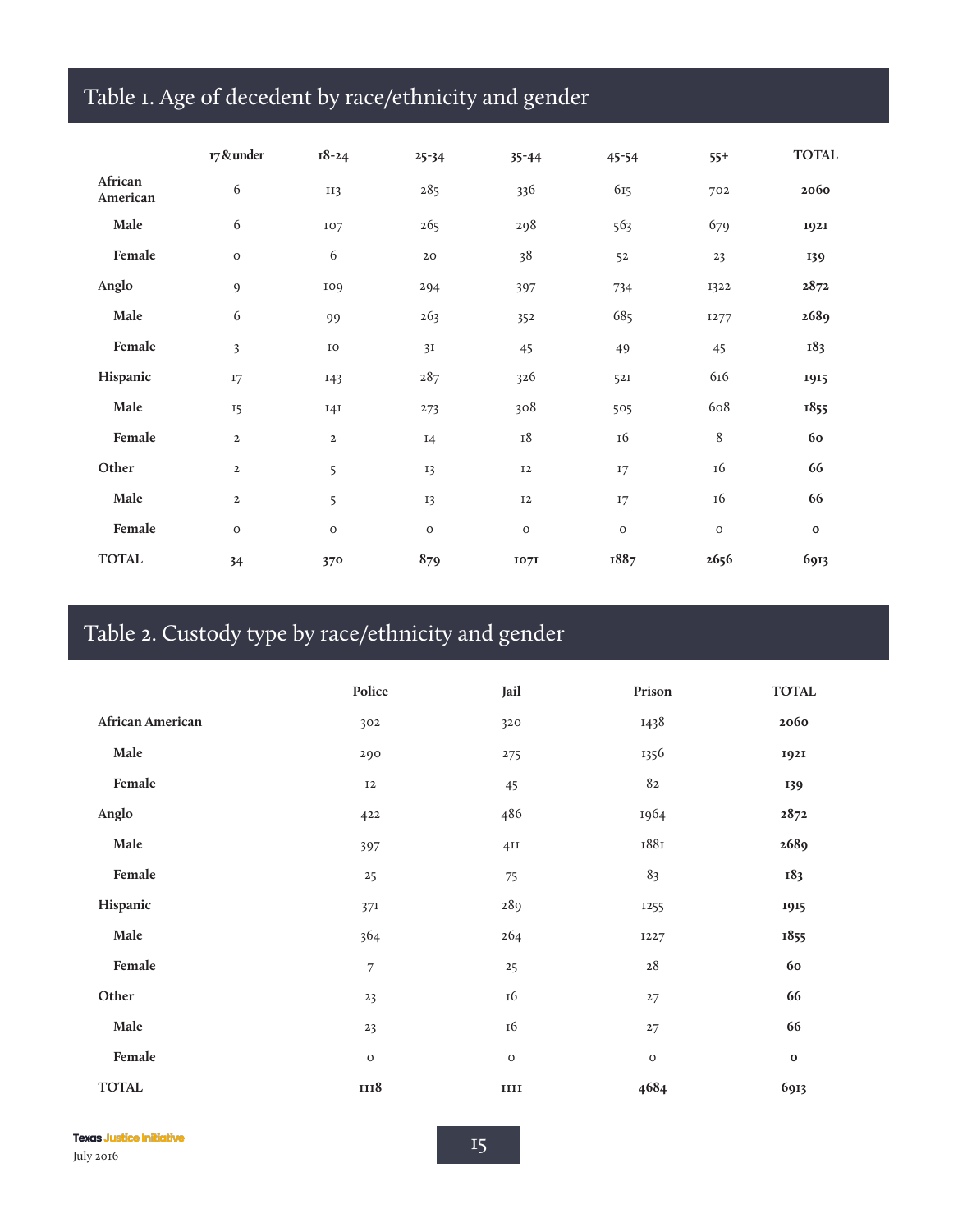## Table 3. Deaths in police encounters by age, race/ethnicity, and gender

|                     | 17 & under              | $18 - 24$               | $25 - 34$           | $35 - 44$                | 45-54                    | $55+$        | N/A                     | <b>TOTAL</b>             |
|---------------------|-------------------------|-------------------------|---------------------|--------------------------|--------------------------|--------------|-------------------------|--------------------------|
| African<br>American | $\overline{4}$          | 65                      | <b>127</b>          | 52                       | 42                       | <b>I2</b>    | $\mathsf{O}\xspace$     | 302                      |
| Male                | $\overline{4}$          | 63                      | I2I                 | 51                       | 39                       | <b>I2</b>    | $\circ$                 | 290                      |
| Female              | $\mathsf{o}$            | $\mathbf{2}$            | $\,$ 6 $\,$         | $\mathbf I$              | $\overline{\mathbf{3}}$  | $\mathsf O$  | $\mathbf O$             | <b>I2</b>                |
| Anglo               | $\sqrt{6}$              | 57                      | 109                 | 103                      | 87                       | 60           | $\mathbf O$             | 422                      |
| Male                | $\overline{\mathbf{3}}$ | 54                      | 104                 | 96                       | $8\mathrm{o}$            | 60           | $\mathsf{o}$            | 397                      |
| Female              | $\overline{\mathbf{3}}$ | $\overline{\mathbf{3}}$ | 5                   | $\overline{\phantom{a}}$ | $\overline{\phantom{a}}$ | $\mathsf O$  | $\mathsf{o}$            | 25                       |
| Hispanic            | 16                      | $8\mathrm{I}$           | 125                 | 99                       | 32                       | 15           | $\overline{\mathbf{3}}$ | 37I                      |
| Male                | I4                      | 8 <sub>I</sub>          | 123                 | 97                       | 3I                       | 15           | $\overline{\mathbf{3}}$ | 364                      |
| Female              | $\mathbf 2$             | $\mathsf O$             | $\mathbf 2$         | $\mathbf{2}$             | $\rm I$                  | $\mathsf O$  | $\mathbf O$             | $\overline{\phantom{a}}$ |
| Other               | $\mathbf{2}$            | $\mathbf{2}$            | $\rm II$            | $\overline{4}$           | $\overline{4}$           | $\mathsf O$  | $\circ$                 | 23                       |
| Male                | $\mathbf{2}$            | $\mathbf{2}$            | $\rm II$            | $\overline{4}$           | $\overline{4}$           | $\mathsf{O}$ | $\mathbf 0$             | 23                       |
| Female              | $\mathsf{o}$            | $\mathsf O$             | $\mathsf{O}\xspace$ | $\mathbf O$              | $\mathbf O$              | $\mathsf{o}$ | $\mathsf O$             | $\mathbf{o}$             |
| <b>TOTAL</b>        | 28                      | 205                     | 372                 | 258                      | 165                      | 87           | $\overline{\mathbf{3}}$ | III8                     |

## Table 4. Deaths in jails by age, race/ethnicity, and gender

|                     | 17 & under              | $18 - 24$               | $25 - 34$           | $35 - 44$      | $45 - 54$               | $55+$                   | N/A                     | <b>TOTAL</b> |
|---------------------|-------------------------|-------------------------|---------------------|----------------|-------------------------|-------------------------|-------------------------|--------------|
| African<br>American | $\mathbf I$             | 2I                      | 64                  | 60             | 9I                      | 82                      | $\mathbf I$             | 320          |
| Male                | $\mathbf I$             | 19                      | 56                  | 47             | 74                      | 77                      | $\mathbf I$             | 275          |
| Female              | $\mathbf O$             | $\mathbf{2}$            | $8\,$               | 13             | I7                      | 5                       | $\mathsf O$             | 45           |
| Anglo               | $\mathbf{2}$            | 32                      | 105                 | 108            | 142                     | 96                      | $\mathbf I$             | 486          |
| Male                | $\mathbf{2}$            | 27                      | 86                  | 88             | <b>I20</b>              | 87                      | $\mathbf I$             | 4II          |
| Female              | $\mathsf{o}$            | 5                       | 19                  | 20             | $22\,$                  | $\overline{9}$          | $\mathsf{o}$            | 75           |
| Hispanic            | $\mathbf O$             | 34                      | $7\mathbf{2}$       | 59             | 74                      | 50                      | $\mathsf{O}\xspace$     | 289          |
| Male                | $\mathbf O$             | 32                      | 63                  | 55             | 68                      | 46                      | $\mathsf{O}\xspace$     | 264          |
| Female              | $\mathbf O$             | $\mathbf{2}$            | $\overline{9}$      | $\overline{4}$ | $\boldsymbol{6}$        | $\overline{4}$          | $\mathsf{o}$            | 25           |
| Other               | $\mathsf O$             | $\overline{3}$          | $\rm I$             | 5              | $\overline{\mathbf{3}}$ | $\overline{3}$          | $\mathbf I$             | 16           |
| Male                | $\mathsf{o}$            | $\overline{\mathbf{3}}$ | $\mathbf I$         | 5              | $\overline{\mathbf{3}}$ | $\overline{\mathbf{3}}$ | $\mathbf I$             | <b>16</b>    |
| Female              | $\mathbf O$             | $\mathsf O$             | $\mathsf{o}\xspace$ | $\mathbf O$    | $\mathbf O$             | $\mathsf{o}$            | $\mathsf{o}$            | $\mathbf 0$  |
| <b>TOTAL</b>        | $\overline{\mathbf{3}}$ | 90                      | 242                 | 232            | 310                     | 23I                     | $\overline{\mathbf{3}}$ | IIII         |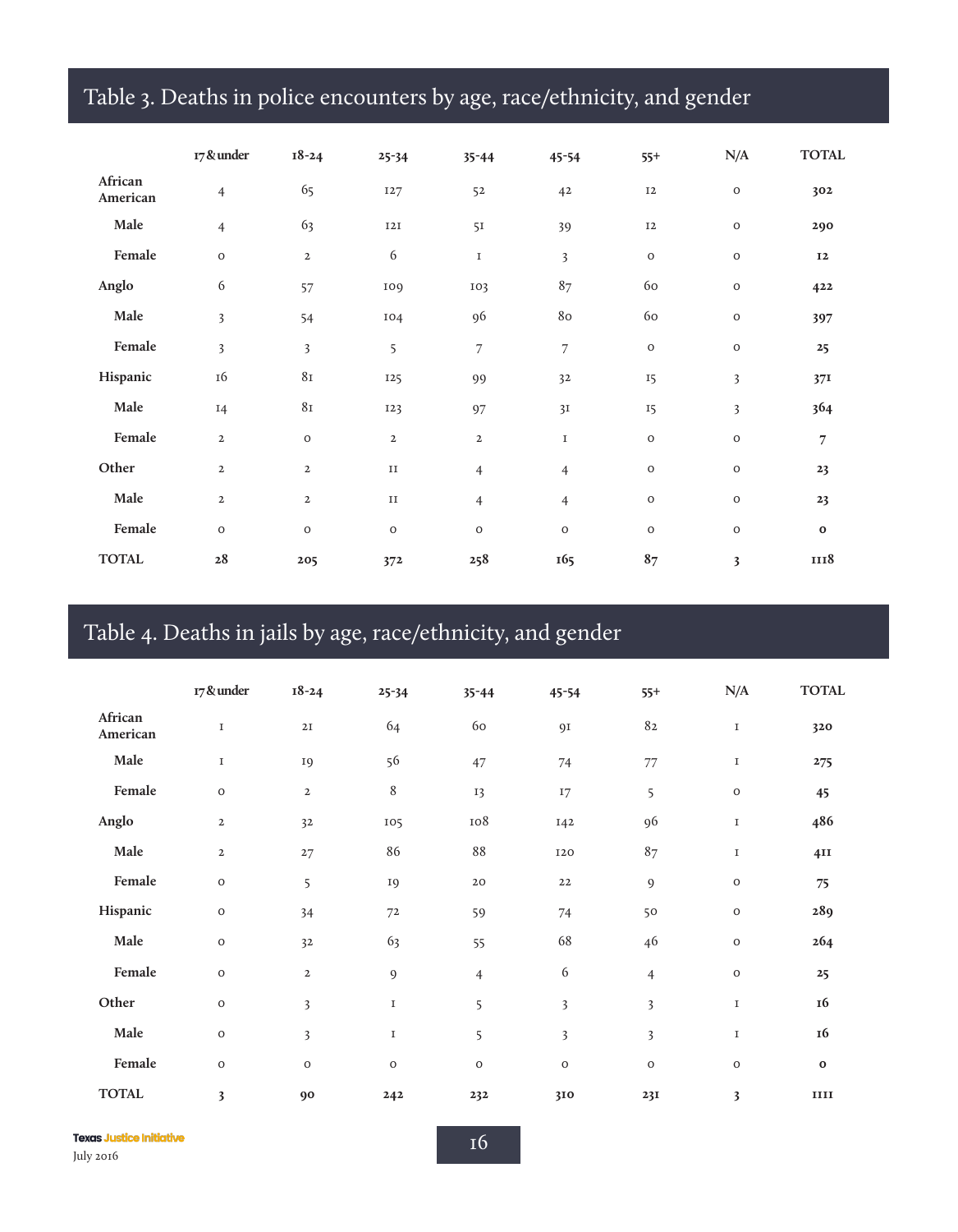## Table 5. Deaths in prisons by age, race/ethnicity, and gender

|                     | 17 & under              | $18 - 24$           | $25 - 34$               | $35 - 44$               | $45 - 54$      | $55+$          | N/A          | <b>TOTAL</b> |
|---------------------|-------------------------|---------------------|-------------------------|-------------------------|----------------|----------------|--------------|--------------|
| African<br>American | $\mathbf I$             | 27                  | 94                      | 224                     | 482            | 608            | $\mathbf{2}$ | 1438         |
| Male                | $\mathbf I$             | 25                  | $88\,$                  | 200                     | 450            | 590            | $\mathbf{2}$ | 1356         |
| Female              | $\mathbf O$             | $\mathbf{2}$        | 6                       | 24                      | 32             | $^{\rm I8}$    | $\mathbf O$  | $\bf 82$     |
| Anglo               | $\;$ I                  | 20                  | $8\mathrm{o}$           | 186                     | 505            | 1166           | 6            | 1964         |
| Male                | $\;$ I                  | 18                  | 73                      | 168                     | 485            | <b>II30</b>    | 6            | 1881         |
| Female              | $\mathsf{o}$            | $\mathbf 2$         | $\overline{7}$          | $^{\rm I8}$             | $20\,$         | 36             | $\rm{O}$     | 83           |
| Hispanic            | $\;$ I                  | 28                  | 90                      | 168                     | 415            | 551            | $\mathbf 2$  | <b>I255</b>  |
| Male                | $\mathbf I$             | 28                  | 87                      | 156                     | 406            | 547            | $\mathbf{2}$ | <b>I227</b>  |
| Female              | $\mathsf{o}$            | $\mathsf{O}\xspace$ | $\overline{\mathbf{3}}$ | <b>I2</b>               | $\overline{9}$ | $\overline{4}$ | $\mathbf O$  | $\bf{28}$    |
| Other               | $\mathsf{o}$            | $\mathsf O$         | $\mathbf I$             | $\overline{\mathbf{3}}$ | IO             | I <sub>3</sub> | $\mathsf O$  | $\bf{27}$    |
| Male                | $\mathsf{o}$            | $\mathbf O$         | $\rm I$                 | $\overline{\mathbf{3}}$ | IO             | I <sub>3</sub> | $\mathbf O$  | 27           |
| Female              | $\mathbf O$             | $\mathbf O$         | $\mathsf O$             | $\mathsf{O}\xspace$     | $\mathbf 0$    | $\mathsf{o}$   | $\mathbf O$  | $\mathbf 0$  |
| <b>TOTAL</b>        | $\overline{\mathbf{3}}$ | 75                  | 265                     | 58I                     | 1412           | 2338           | ${\bf IO}$   | 4684         |

## Table 6. Cause of death by race/ethnicity and gender

|                     | Natural<br>Causes | Suicide     | Justifiable<br>Homicide | Alcohol/Drug<br>Intoxication | Accidental               | Other                   | <b>TOTAL</b> |
|---------------------|-------------------|-------------|-------------------------|------------------------------|--------------------------|-------------------------|--------------|
| African<br>American | 1564              | 135         | 143                     | QI                           | 4I                       | 86                      | 2060         |
| Male                | 1455              | 128         | 139                     | $8\mathrm{o}$                | 37                       | 82                      | <b>1921</b>  |
| Female              | 109               | 7           | $\overline{4}$          | $\scriptstyle\rm II$         | $\overline{4}$           | $\overline{4}$          | 139          |
| Anglo               | 2006              | 4II         | 198                     | 96                           | 64                       | 97                      | 2872         |
| Male                | 1900              | 373         | 187                     | 86                           | 57                       | 86                      | 2689         |
| Female              | 106               | 38          | $\rm II$                | IO                           | $\overline{\phantom{a}}$ | $\rm II$                | 183          |
| Hispanic            | 1268              | 215         | 217                     | 85                           | 61                       | 69                      | 1915         |
| Male                | 1230              | 207         | 215                     | 78                           | 57                       | 68                      | 1855         |
| Female              | 38                | $\,8\,$     | $\mathbf 2$             | 7                            | $\overline{4}$           | $\rm I$                 | 60           |
| Other               | 32                | $\rm II$    | $_{15}$                 | 3                            | $\mathbf 2$              | $\overline{\mathbf{3}}$ | 66           |
| Male                | 32                | $\rm II$    | I5                      | $\overline{\mathbf{3}}$      | $\mathbf 2$              | $\overline{\mathbf{3}}$ | 66           |
| Female              | $\mathsf{o}$      | $\mathbf O$ | $\mathsf{o}$            | $\mathsf{o}$                 | $\mathsf{O}\xspace$      | $\mathbf O$             | $\mathbf 0$  |
| <b>TOTAL</b>        | 4870              | 772         | 573                     | 275                          | 168                      | 255                     | 6913         |

**Texas Justice Initiative**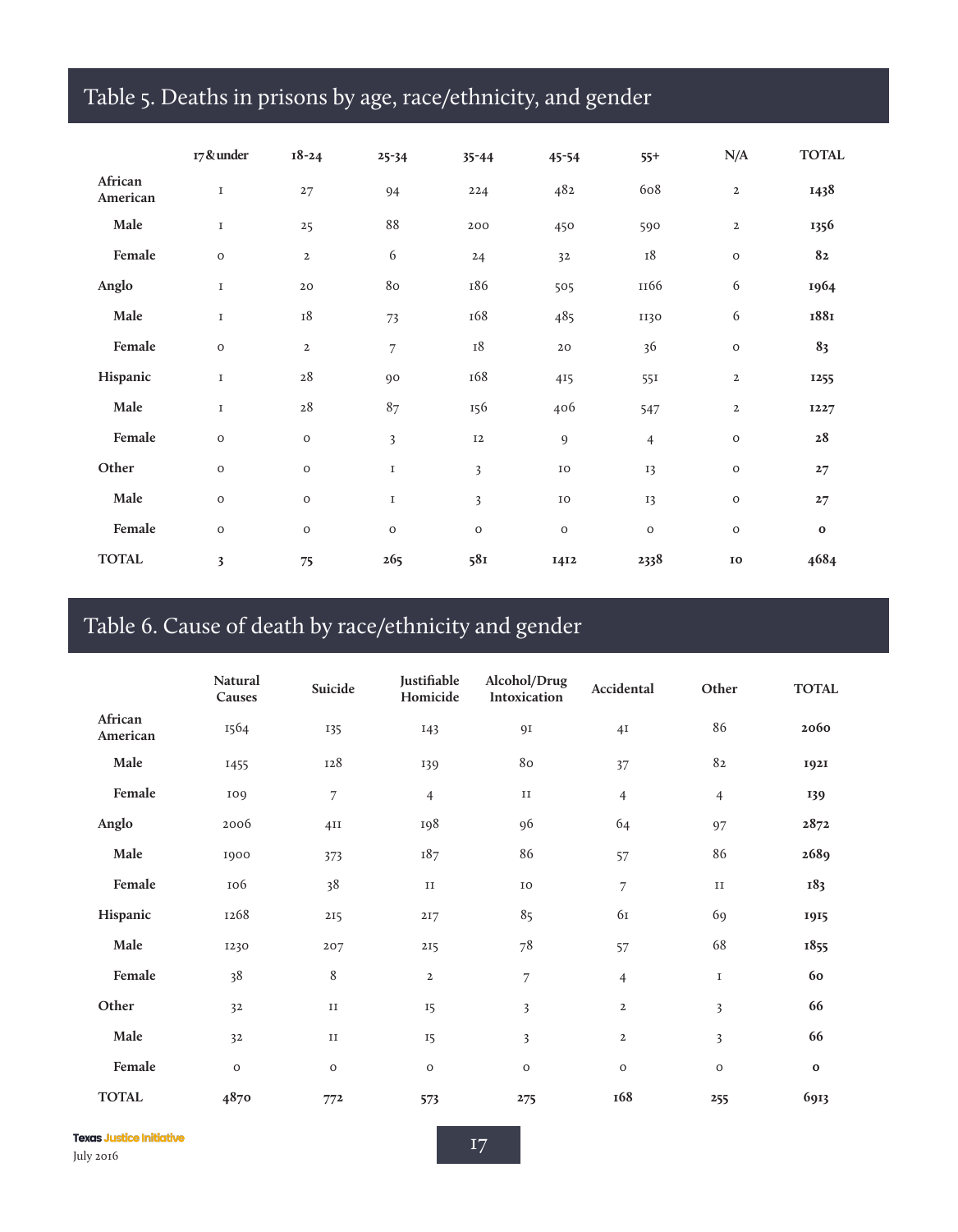## Table 7. Deaths in police encounters by cause of death, race/ethnicity, and gender

|                     | Natural<br>Causes        | Suicide             | Justifiable<br>Homicide | Alcohol/Drug<br>Intoxication | Accidental   | Other       | <b>TOTAL</b> |
|---------------------|--------------------------|---------------------|-------------------------|------------------------------|--------------|-------------|--------------|
| African<br>American | 18                       | 33                  | I4I                     | 60                           | 20           | 30          | 302          |
| Male                | $17\,$                   | 3I                  | 137                     | 58                           | 18           | 29          | 290          |
| Female              | $\mathbf I$              | $\mathbf{2}$        | $\overline{4}$          | $\mathbf{2}$                 | $\mathbf{2}$ | $\rm I$     | <b>I2</b>    |
| Anglo               | $2\,\mathrm{I}$          | 95                  | 194                     | 49                           | 23           | 40          | 422          |
| Male                | 20                       | <b>91</b>           | 183                     | 48                           | 18           | 37          | 397          |
| Female              | $\rm I$                  | $\overline{4}$      | $\rm II$                | $\mathbf I$                  | 5            | 3           | 25           |
| Hispanic            | $\overline{\mathcal{I}}$ | $4I$                | 2I2                     | 53                           | 3I           | 27          | 37I          |
| Male                | 6                        | $4I$                | 2II                     | 49                           | 30           | 27          | 364          |
| Female              | $\rm I$                  | $\mathsf{O}\xspace$ | $\;$ I                  | $\overline{4}$               | $\rm I$      | $\mathbf O$ | 7            |
| Other               | $\mathsf O$              | 5                   | 15                      | $\mathbf{2}$                 | $\rm I$      | $\mathbf O$ | 23           |
| Male                | $\mathsf{O}\xspace$      | 5                   | 15                      | $\mathbf{2}$                 | $\rm I$      | $\mathbf O$ | 23           |
| Female              | $\mathsf{O}\xspace$      | $\mathsf{o}$        | $\circ$                 | $\mathsf{o}$                 | $\mathbf O$  | $\mathbf O$ | $\mathbf 0$  |
| <b>TOTAL</b>        | 46                       | 174                 | 562                     | 164                          | 75           | 97          | <b>III8</b>  |

## Table 8. Deaths in jails by cause of death, race/ethnicity, and gender

|                     | Natural<br>Causes | Suicide                  | Justifiable<br>Homicide | Alcohol/Drug<br>Intoxication | Accidental       | Other          | <b>TOTAL</b> |
|---------------------|-------------------|--------------------------|-------------------------|------------------------------|------------------|----------------|--------------|
| African<br>American | 225               | 35                       | $\mathbf 2$             | 29                           | IO               | 19             | 320          |
| Male                | 193               | 32                       | $\mathbf 2$             | 20                           | $\boldsymbol{9}$ | 19             | 275          |
| Female              | 32                | $\overline{\mathbf{3}}$  | $\mathbf O$             | $\overline{9}$               | $\rm I$          | $\mathbf O$    | 45           |
| Anglo               | 225               | 175                      | 3                       | $4I$                         | 15               | 27             | 486          |
| Male                | 189               | <b>I5I</b>               | 3                       | 32                           | <b>I3</b>        | 23             | 4II          |
| Female              | 36                | 24                       | $\mathsf{o}$            | $\overline{9}$               | $\mathbf 2$      | $\overline{4}$ | 75           |
| Hispanic            | 142               | 8 <sub>5</sub>           | $\overline{4}$          | 28                           | $_{15}$          | $_{15}$        | 289          |
| Male                | 130               | 78                       | $\overline{\mathbf{3}}$ | 25                           | I4               | 14             | 264          |
| Female              | <b>I2</b>         | $\overline{\phantom{a}}$ | $\rm I$                 | $\overline{\mathbf{3}}$      | $\mathbf I$      | $\rm I$        | 25           |
| Other               | $\overline{9}$    | $\overline{4}$           | $\mathsf O$             | $\mathbf I$                  | $\mathbf I$      | $\rm I$        | 16           |
| Male                | $\overline{9}$    | $\overline{4}$           | $\mathbf O$             | $\rm I$                      | $\mathbf I$      | $\rm I$        | <b>16</b>    |
| Female              | $\mathbf O$       | $\mathsf{o}$             | $\mathsf{o}$            | $\mathbf O$                  | $\mathsf{o}$     | $\mathbf O$    | $\mathbf 0$  |
| <b>TOTAL</b>        | 601               | 299                      | $\boldsymbol{9}$        | 99                           | 4I               | 62             | IIII         |

**Texas Justice Initiative**